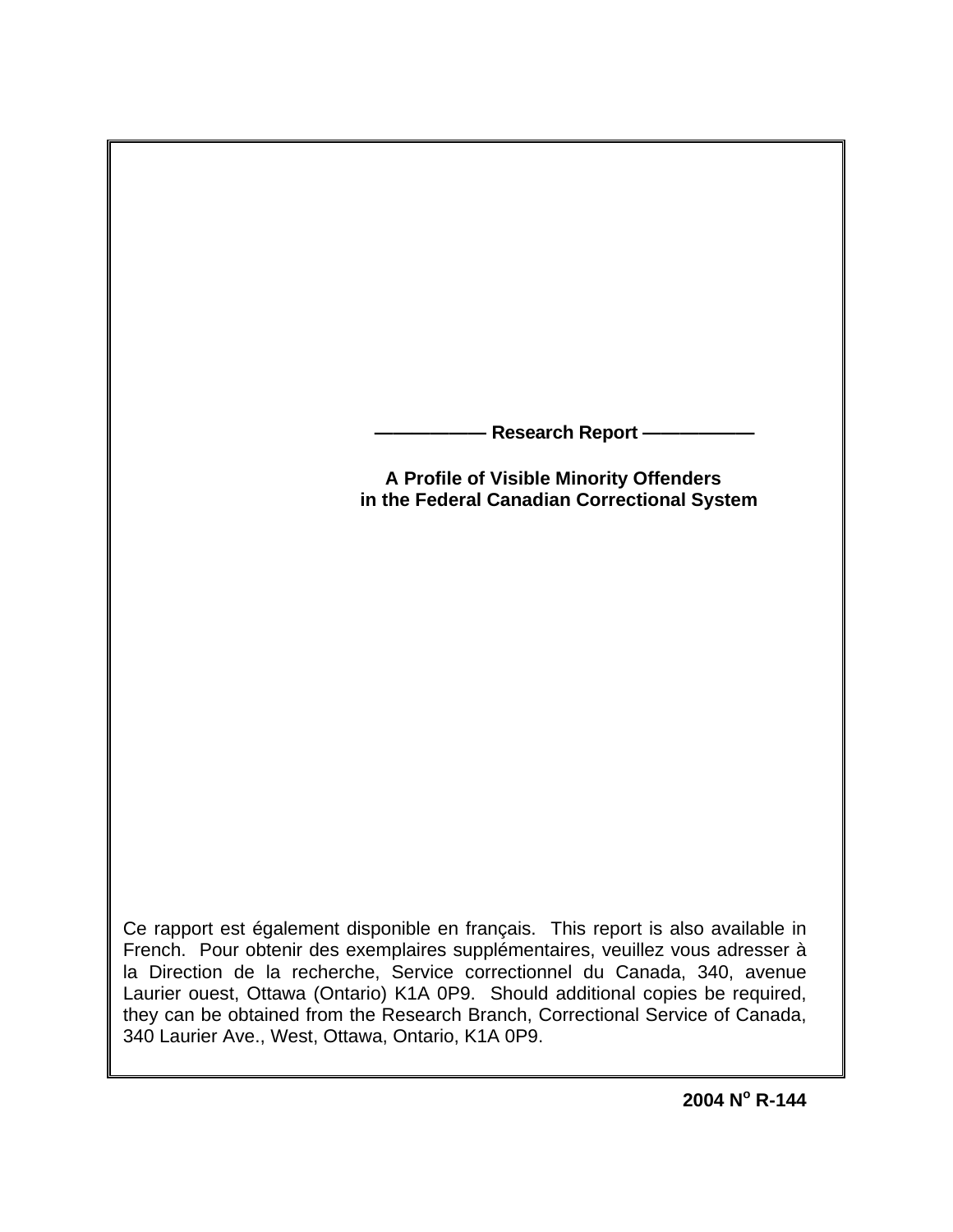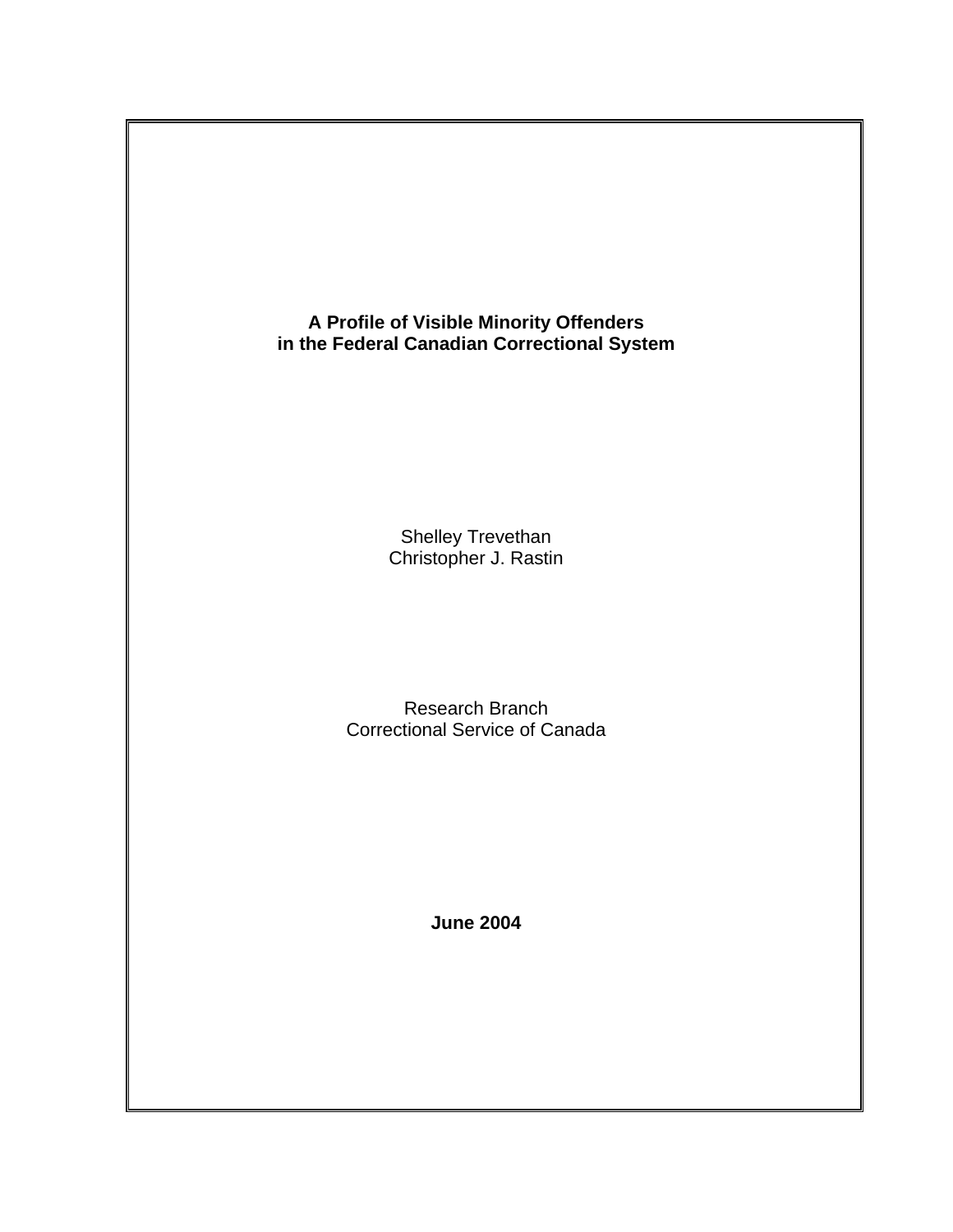### **EXECUTIVE SUMMARY**

<span id="page-2-0"></span>Canada has increasingly become a multiethnic and multicultural nation. Immigration to Canada over the past 100 years has shaped the country, with each new wave of immigrants adding to the Canada's ethnic and cultural makeup (Statistics Canada, 2001). As with the Canadian population as a whole, the make-up of the federal offender population in Canada is quite diverse. In order to better understand this diversity, the present study examined visible minority offenders under the responsibility of the Correctional Service of Canada (CSC). This includes federal offenders incarcerated in correctional facilities and those serving time in the community.

This study found that, in comparison to their proportion in the Canadian population, Caucasian and Asian offenders are under-represented, while Black offenders are disproportionately represented.

The report also found that many differences exist between Caucasian and visible minority offenders. Furthermore, some differences exist among the three visible minority groups examined—Black, Asian and "other visible minority" offenders.

First of all, differences in socio-demographic characteristics were found between visible minority and Caucasian offenders. Visible minority offenders tend to be younger and less often single than Caucasian offenders. Furthermore, they are more educated and more often employed upon admission to the correctional facility. Finally, a larger proportion of visible minority offenders serving time in the community are women, as compared with Caucasian offenders.

Differences also emerged between visible minority and Caucasian offenders in the most serious offence for which they are currently incarcerated. A larger proportion of visible minority than Caucasian offenders are incarcerated for drug-related offences, but smaller proportions are incarcerated for other offences, such as property offences and sex-related offences. Differences also exist between visible minority groups. A larger

i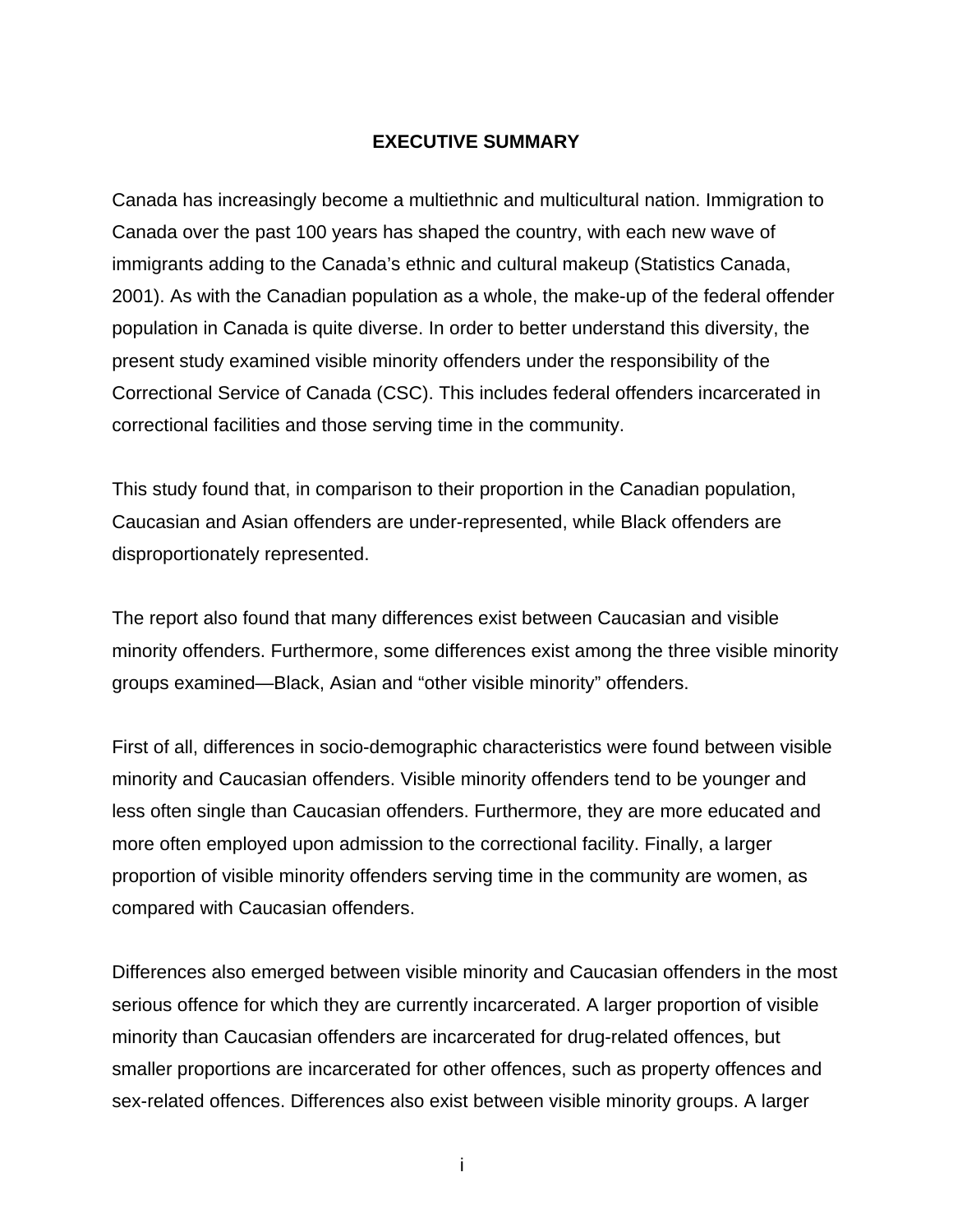proportion of Black offenders are incarcerated for robbery, while a larger proportion of Asian offenders are incarcerated for drug-related offences.

Visible minority offenders have less extensive criminal histories than Caucasian offenders. They also have fewer previous failures in community supervision, segregation, escape, and conditional release. This is more noticeable among Asian and "other visible minority" offenders than among Black offenders.

Most likely because of differences in offence type and criminal history, the current aggregate sentence length is significantly shorter for incarcerated visible minority offenders than for Caucasian offenders. This is the case for Black and "other visible minority" offenders, but not for Asian offenders. No significant differences were found between visible minority and Caucasian offenders serving time in the community.

Visible minority offenders tend to be lower risk to re-offend and have different needs than Caucasian offenders. Furthermore, some differences exist among visible minority groups, specifically that Asian offenders are lower risk and lower need.

In summary, visible minority offenders seem to be less "entrenched" in a criminal lifestyle than Caucasian offenders. They tend to have less extensive criminal histories, are incarcerated less often for offences against the person, and are lower in risk and need than Caucasian offenders. They also tend to have higher levels of education, less unemployment, and are less often single. These circumstances may help in rehabilitation. Among visible minority offenders, Black offenders tend to exhibit more problem areas than Asian or "other visible minority" offenders.

The differences in their characteristics and offence profiles may indicate that different types of programs or services may be needed to most fully meet the needs of visible minority offenders.

ii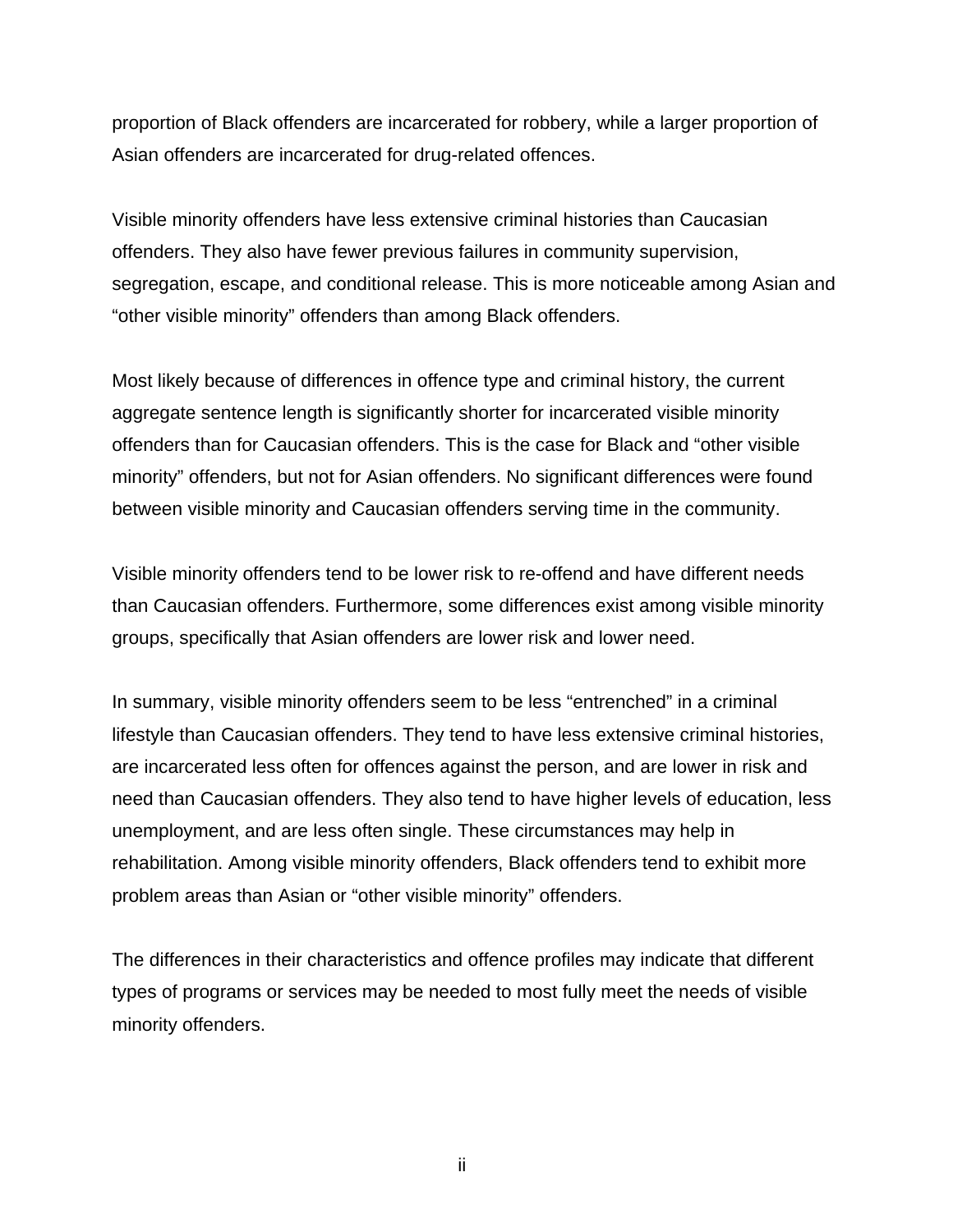# **ACKNOWLEDGEMENTS**

<span id="page-4-0"></span>The authors would like to thank Collette Cousineau, Vicki Brunet, Reagan Letourneau and Michael Jeffery from the Research Branch of CSC for their help in this project.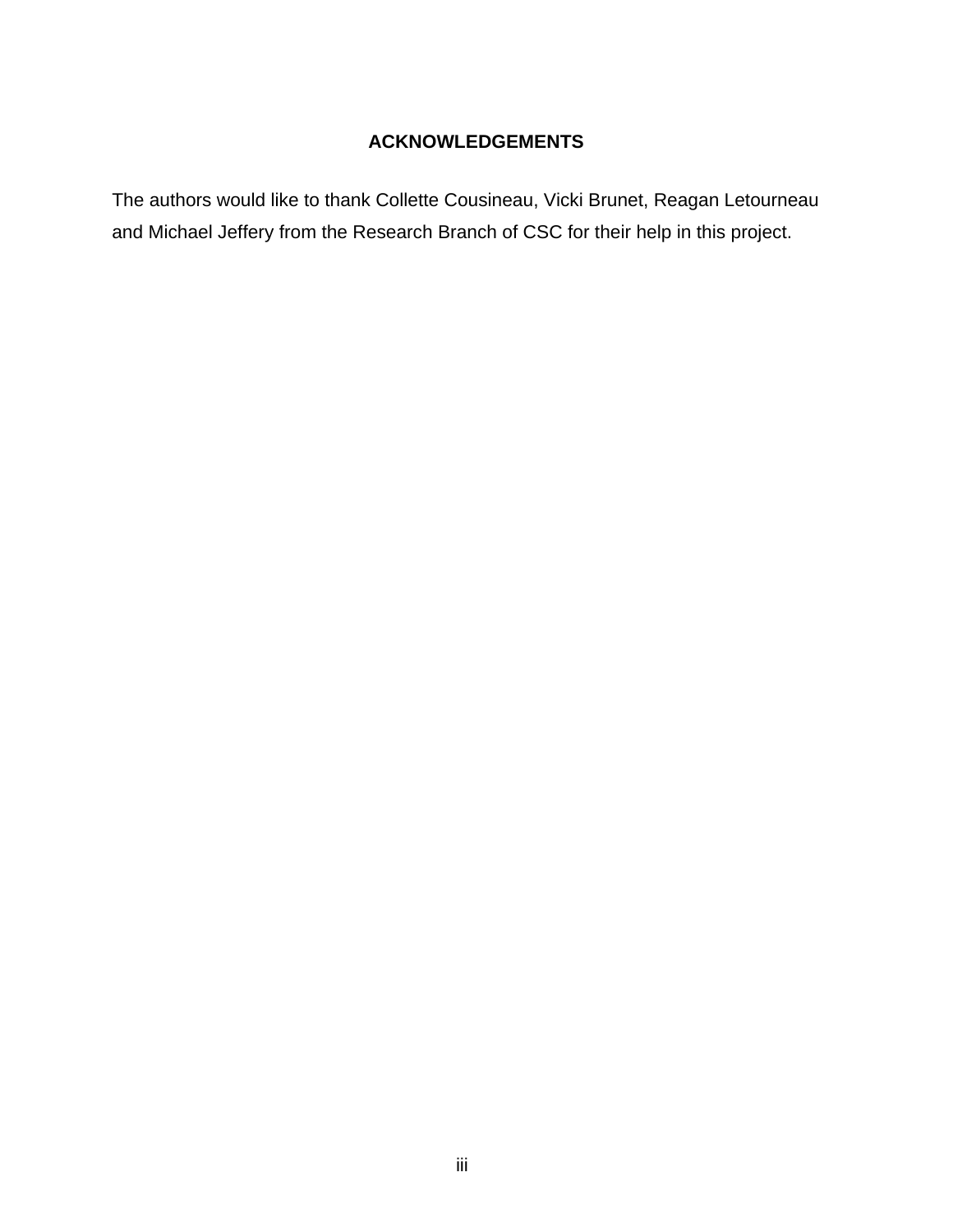<span id="page-5-0"></span>

| Visible Minority Representation in the Canadian Federal Correctional System3 |
|------------------------------------------------------------------------------|
|                                                                              |
|                                                                              |
|                                                                              |
|                                                                              |
|                                                                              |
|                                                                              |
|                                                                              |
| Increases in the Proportion of Visible Minority Offenders Over Time 11       |
| Largest Proportion of Visible Minority Offenders in the Ontario Region  12   |
|                                                                              |
|                                                                              |
|                                                                              |
|                                                                              |
|                                                                              |
|                                                                              |
|                                                                              |
|                                                                              |

# **TABLE OF CONTENTS**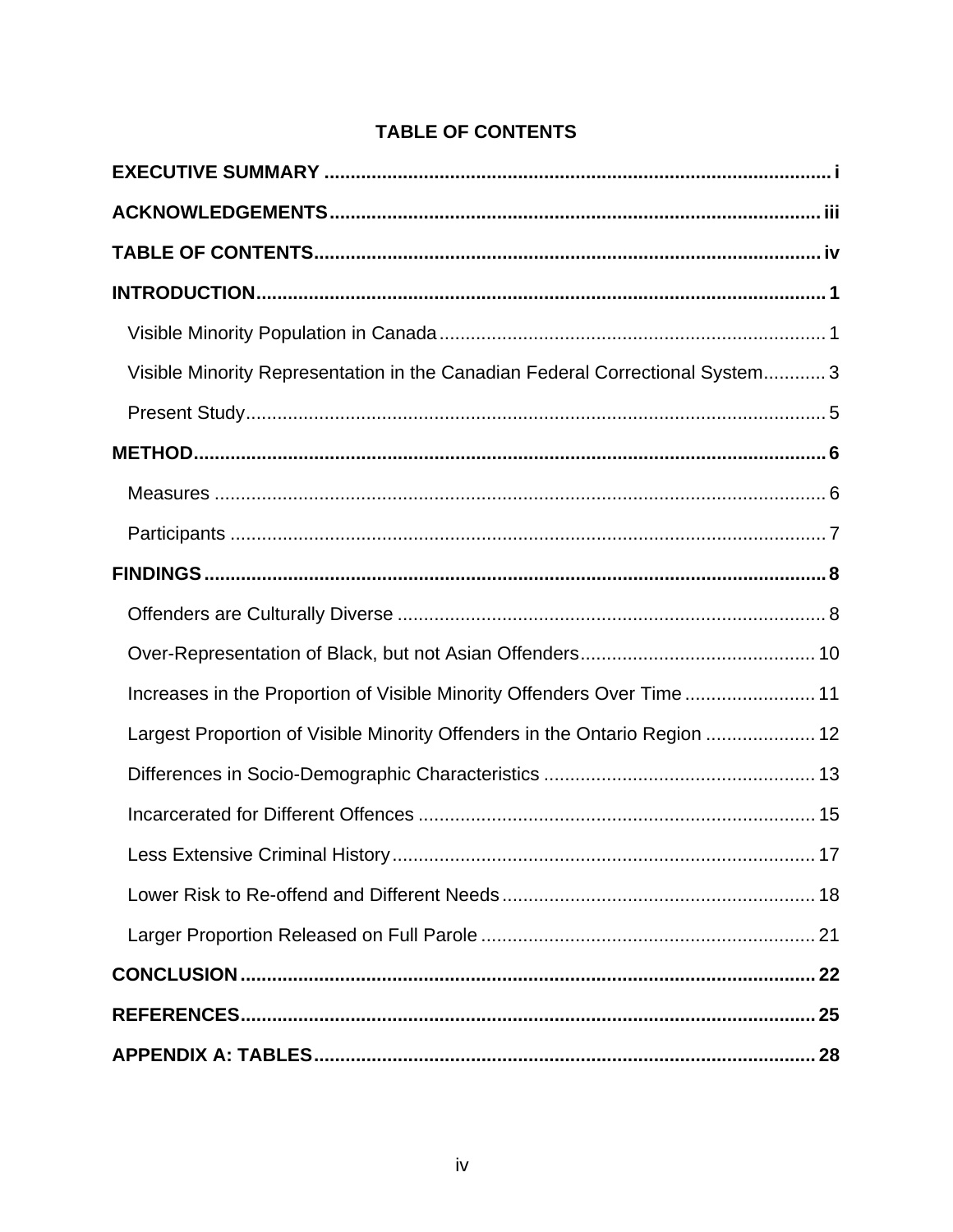## **INTRODUCTION**

<span id="page-6-0"></span>At the outset of the 21<sup>st</sup> century, Canada has become a multiethnic and multicultural nation. Immigration to Canada over the past 100 years has shaped the country, with each new wave of immigrants adding to the nation's ethnic and cultural makeup. As with the Canadian population as a whole, the make-up of the federal offender population in Canada is quite diverse. In order to better understand this diversity, the present study examined visible minority offenders under the responsibility of the Correctional Service of Canada (CSC).

According to the *Employment Equity Act* (Department of Justice Canada, 2002), visible minorities are defined as "persons, other than Aboriginal peoples, who are non-Caucasian in race or non-white in colour". For the purposes of this report, visible minorities are grouped into Black, Asian and "other visible minority", and exclude Caucasian and Aboriginal persons.

# **Visible Minority Population in Canada**

According to the 2001 Canadian Census of Population, almost 4 million individuals (3,983,845) identified themselves as being a member of a visible minority group (Statistics Canada, 200[1](#page-6-1))<sup>1</sup>. This accounts for 13% of the total population of Canada. This diversity in the Canadian population has been increasing steadily over the past 20 years. As illustrated in Figure 1, visible minorities accounted for 5% of the total population in 1981; this increased to 6% in 1986, 9% in 1991, and 11% in 1996 (Statistics Canada, 1981–2001).

The visible minority population is growing much faster than the overall population. Between 1996 and 2001, the overall Canadian population increased 4% while the visible minority population increased 25%. If recent immigration trends continue, the visible minority population will continue to grow rapidly over the coming decades.

<span id="page-6-1"></span>THE THIS INCORDING THE THIS INCORDENT THIS INCORDENT THIS INCORDENT.<br>This includes Black, Asian, and other visible minority groups. It does not include Aboriginal persons.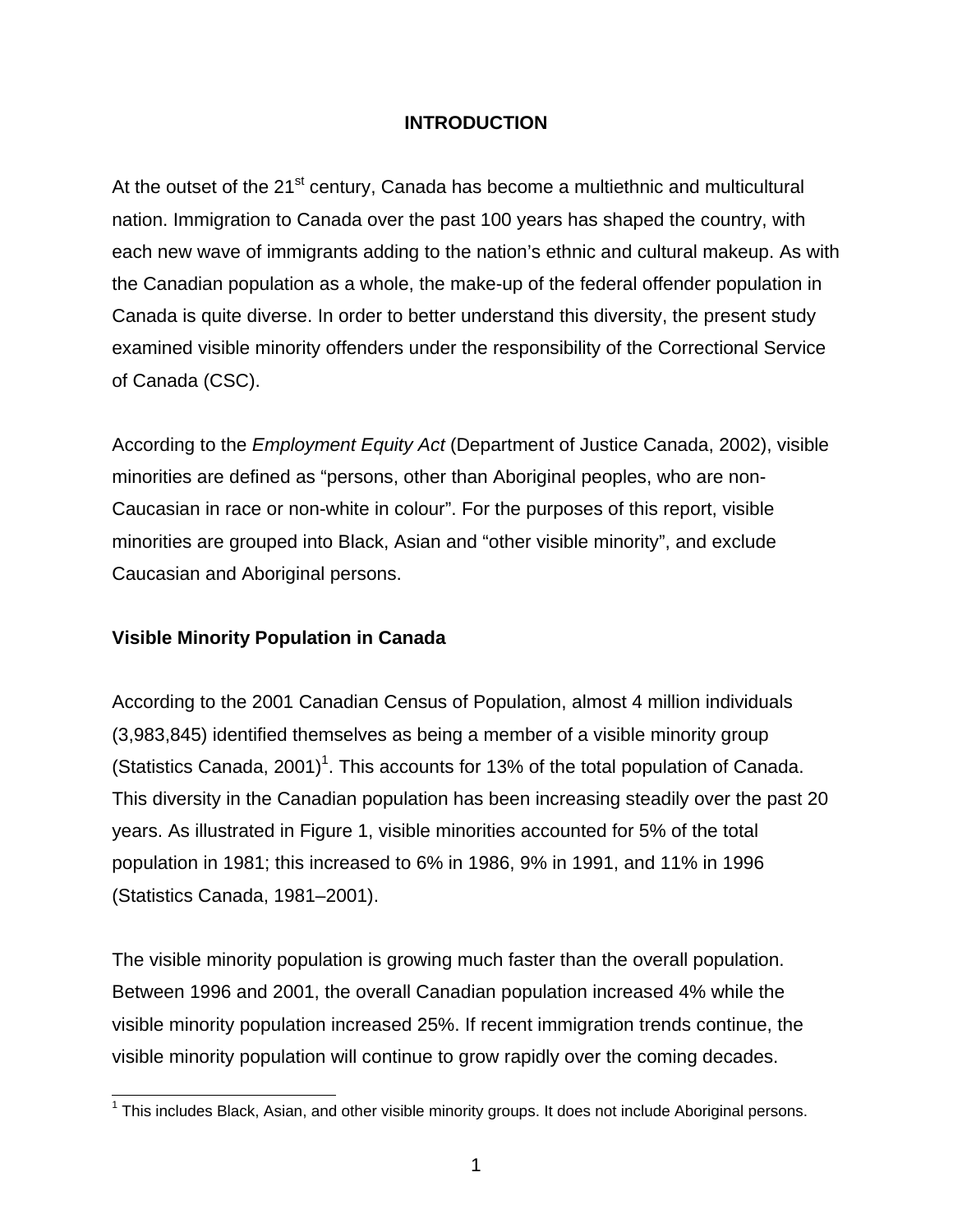Projections show that by 2016, visible minorities will account for one-fifth of Canada's population (Statistics Canada, 2001).



**Figure 1: Visible Minority Population in Canada** 

Immigration has been the biggest contributor to the rapid growth of the visible minority population in Canada. Over the past 100 years, immigration patterns have helped to shape Canada. For the first 60 years of the past century, European nations and the United States were the primary sources of immigrants to Canada. Today, immigrants are more likely to be from Asian countries (CCJS, 2001). The shift in the past 40 years has been the result of a number of factors, including changes in immigration policies and international events related to the movement of migrants and refugees.

Since the late 1980s, Canada has had a proportionately higher annual intake of immigrants than the United States or Australia. Per capita, Canada receives more immigrants than these two major immigrant-receiving countries (Statistics Canada, 2001).

It is important to look at the visible minority representation in Canada as a whole. In 2001, the three largest visible minority groups—Chinese (26%), South Asians (23%) and Blacks (17%)—accounted for two-thirds of the visible minority population. Canada's visible minority population is also composed of Filipinos (8%), Arabs and West Asians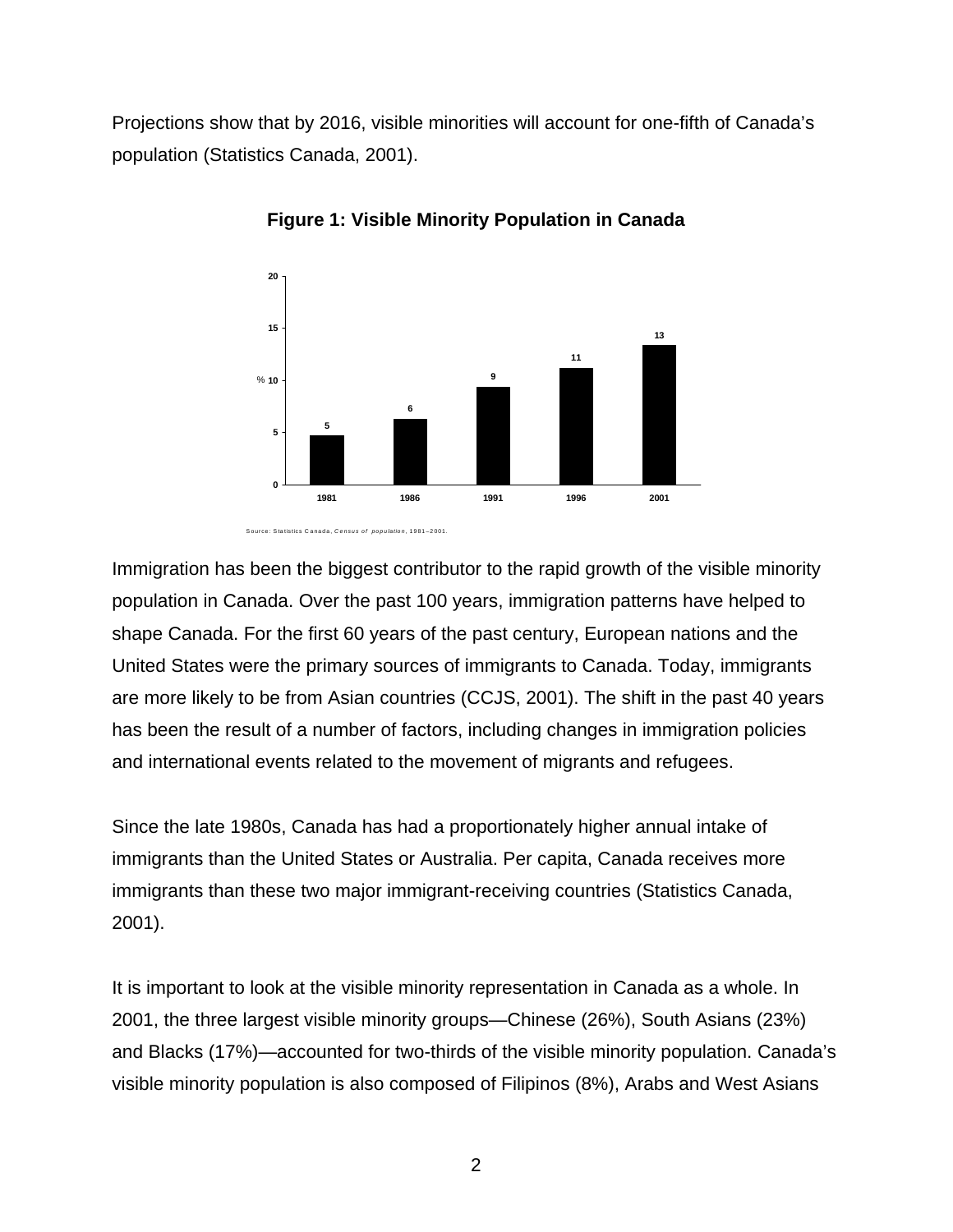<span id="page-8-0"></span>(8%), Latin Americans (5%), Southeast Asians (5%), Koreans (3%) and Japanese (2%), which together represent about 1.2 million of the total visible minority population (Statistics Canada, 2001).

It is important to note that some visible minority groups, such as Japanese or Blacks, have long histories in this country and are more likely to be Canadian-born. Approximately 3 out of 10 individuals who reported being from a visible minority group were born in Canada. However, the proportions of Canadian-born visible minorities vary greatly from group to group; this is, in large measure, a reflection of historical immigration patterns. About 65% of the Japanese were born in Canada, followed by 45% of Blacks, 29% of South Asians, 25% of Chinese, 21% of Arabs and West Asians, 20% of Latin Americans and 17% of Koreans (Statistics Canada, 2001).

Although Ontario and British Columbia contain one-half of Canada's total population, they account for three-quarters of the visible minority population. In 2001, the majority of visible minorities in Canada lived in Ontario (54%), British Columbia (21%), Quebec (12%), and Alberta (8%). Most of the visible minorities lived in the cities of Toronto, Vancouver, Montréal, Calgary and Edmonton (Statistics Canada, 2001).

# **Visible Minority Representation in the Canadian Federal Correctional System**

Ethnic diversity is also present in the Canadian federal correctional system (CSC, 2002; National Parole Board, 2001). This presents challenges for CSC to ensure the relevancy of programs and services for offenders, as well as appropriate training for offenders and staff. Since 1994, CSC has had a policy aimed at determining the needs and specific cultural characteristics of visible minority offenders (CSC, 2001). Furthermore, CSC provides Ethnocultural liaison services to offenders in an effort to bridge the ethnocultural gap between offenders and case management personnel (CSC, 2002).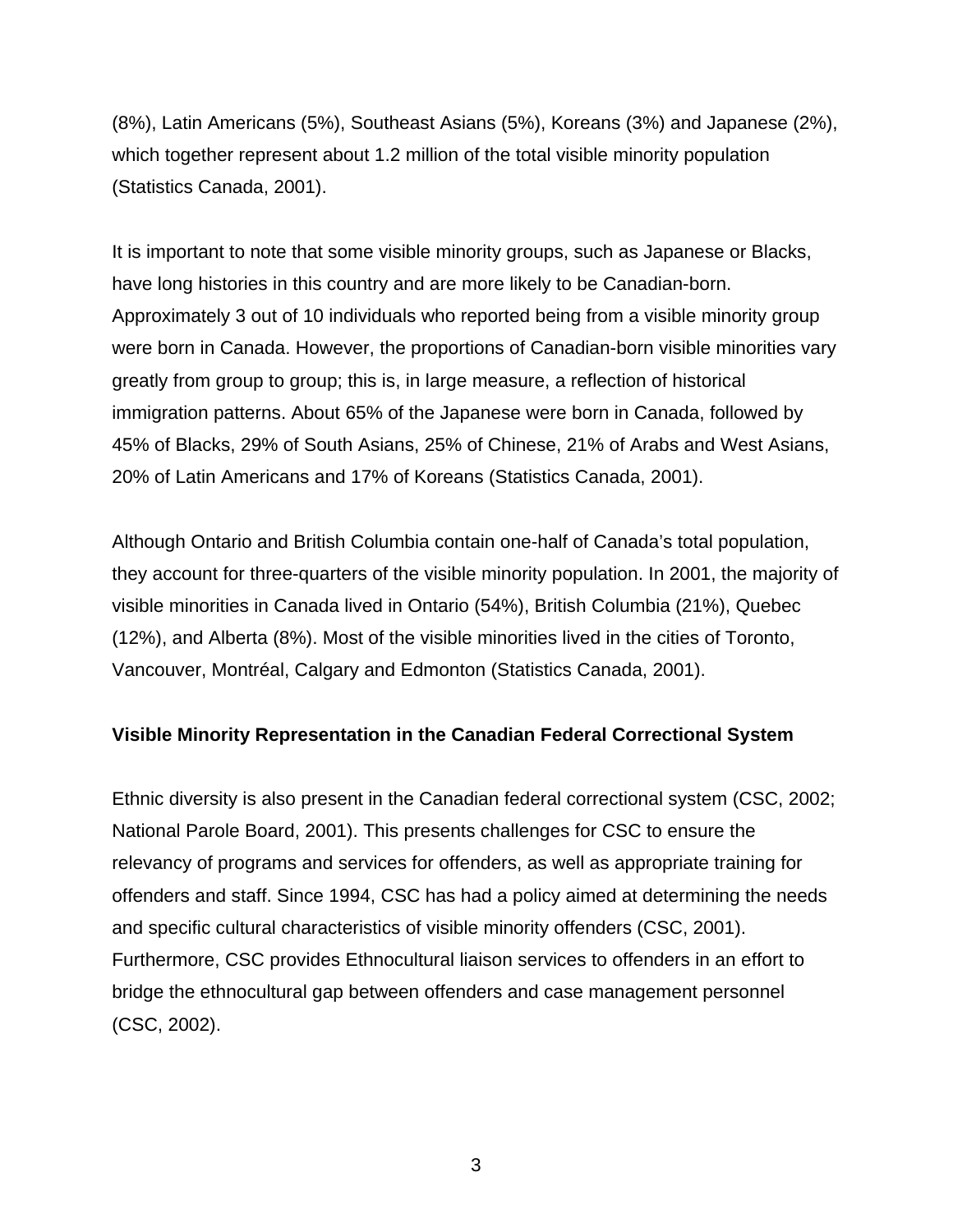There has been fairly extensive research conducted on Aboriginal offenders and the reasons for their over-representation (see Trevethan, 2002). Furthermore, research has been conducted on race for victims (Clancy, Hough, Aust & Kershaw, 2001, Wilbanks, 1985), as well as at the arrest and court stages (Brooke, 1994; Manyoni & Petrunik, 1989; Mosher, 1993; Myers, 1991; Samuel & Faustino-Santos, 1990; Sommers & Baskin, 1992).

Some research has been conducted on race of offenders in England/Wales and the United States. Reports from England/Wales (Ashworth & Davies, 1997; Elkins & Olgundoye, 2001) and the United States (Cullen, 1995; Pallone & Hennessy, 1999; Stephan, 2001; Wolf Harlow, 1998) found a disproportionate representation of ethnic minorities in the prison population. Ashworth and Davies (1997) found higher representation of Afro-Caribbean offenders in prisons in England and Wales (11% versus 1.5% of the country's population), whereas South Asian (3% versus 2.7%) and Chinese or other groups (3% versus 1%) are not. Elkins & Olagundoye (2001) found that Black offenders in England/Wales comprise about six times their proportion in the population, and Asian offenders showed a higher representation. Although the proportion of Blacks in the United States population is considerably higher, there is a disproportionate representation in correctional facilities (about three times their proportion in the population) (Stephan, 2001).

Jackson (1997) conducted a study in the United States that examined the differences in the backgrounds and criminal justice characteristics of young Black, White and Hispanic male federal prison inmates. The findings revealed that the most evident differences between these groups were in the areas of person and socio-economic background characteristics. Black and Hispanic inmates were depended upon financially more often by others, had more siblings, had lower incomes and were more likely to have children than White inmates. This study also found that Black inmates were as educated as White inmates, and that White inmates were arrested more often than Black and Hispanic inmates, and more often for violent offences.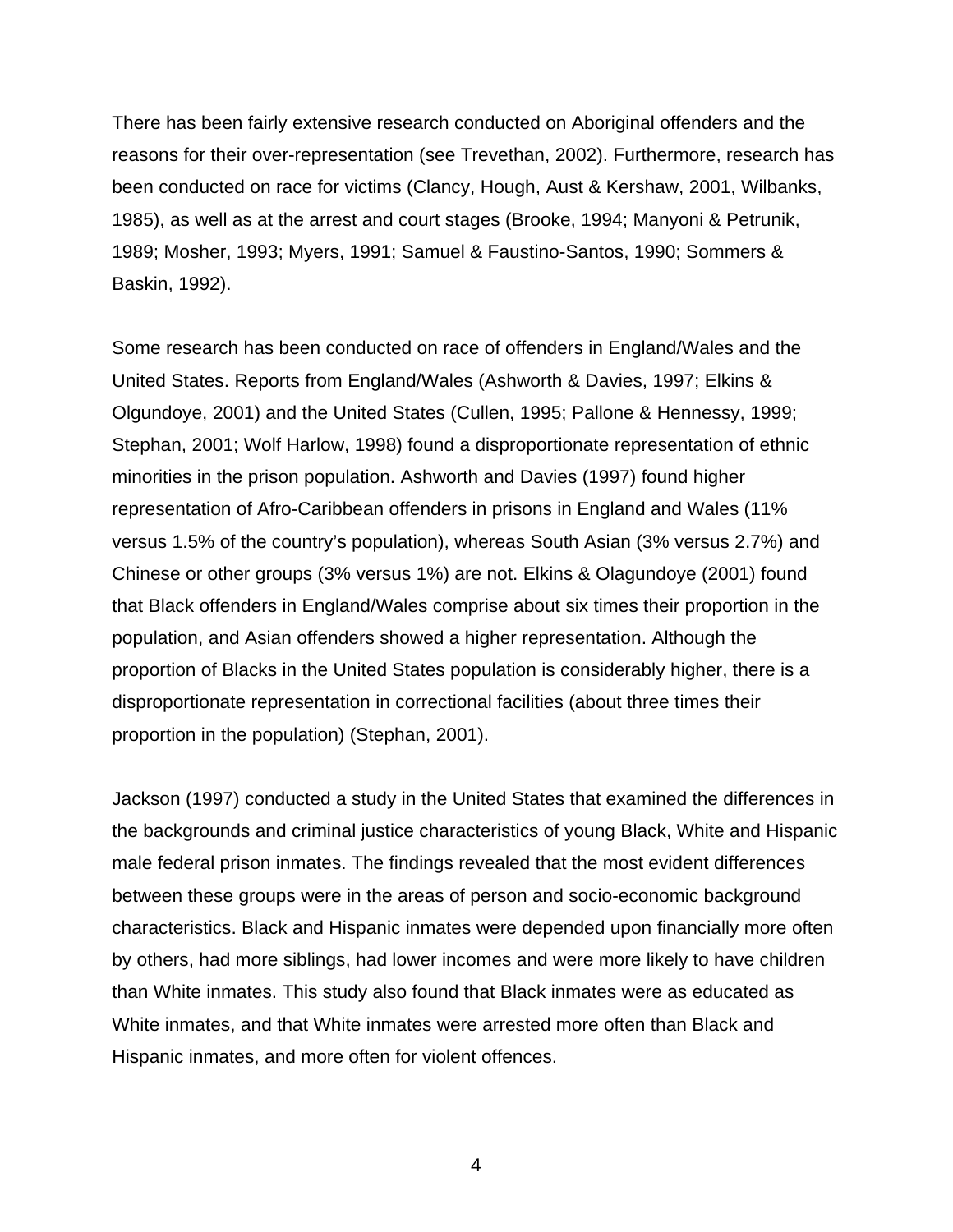<span id="page-10-0"></span>To date, relatively little research has been conducted on visible minority offenders under the supervision of the correctional system in Canada. A recent study by the National Parole Board of Canada (2001) examined differences among various cultural groups. This report found that Black offenders were over-represented within the federal offender population, while Asian and Caucasian offenders were under-represented. In addition, Caucasian offenders are over-represented in homicide offences, while Black offenders are over-represented in violent offences and Asian offenders, in drug offences. Finally, the report notes that Asian and Caucasian offenders have been over-represented in the day and full parole release categories and under-represented in the statutory release category. However, Black offenders have been over-represented in the full parole and statutory release categories and under-represented in the day parole release category.

### **Present Study**

It is important to further examine whether the representation of visible minority groups in the federal offender population is reflective of the Canadian population. For example, while Aboriginal people in Canada comprise approximately 3% of the Canadian adult population, they comprise 18% of the federal offender population (Trevethan, Moore & Rastin, 2002). Assuming all things to be equal, one would expect to see Aboriginal offenders represent 3% of the offender population. However, this is not the case.

Furthermore, a description of various visible minority offender groups would help us better serve their needs. The present study provides an overall profile of visible minority offenders involved in the federal correctional facility in Canada. This includes a description of socio-demographic characteristics, current offence characteristics, criminal history, and static risk and dynamic need factors.

Comparisons are made among Caucasian, Black, Asian and "other visible minority" offenders.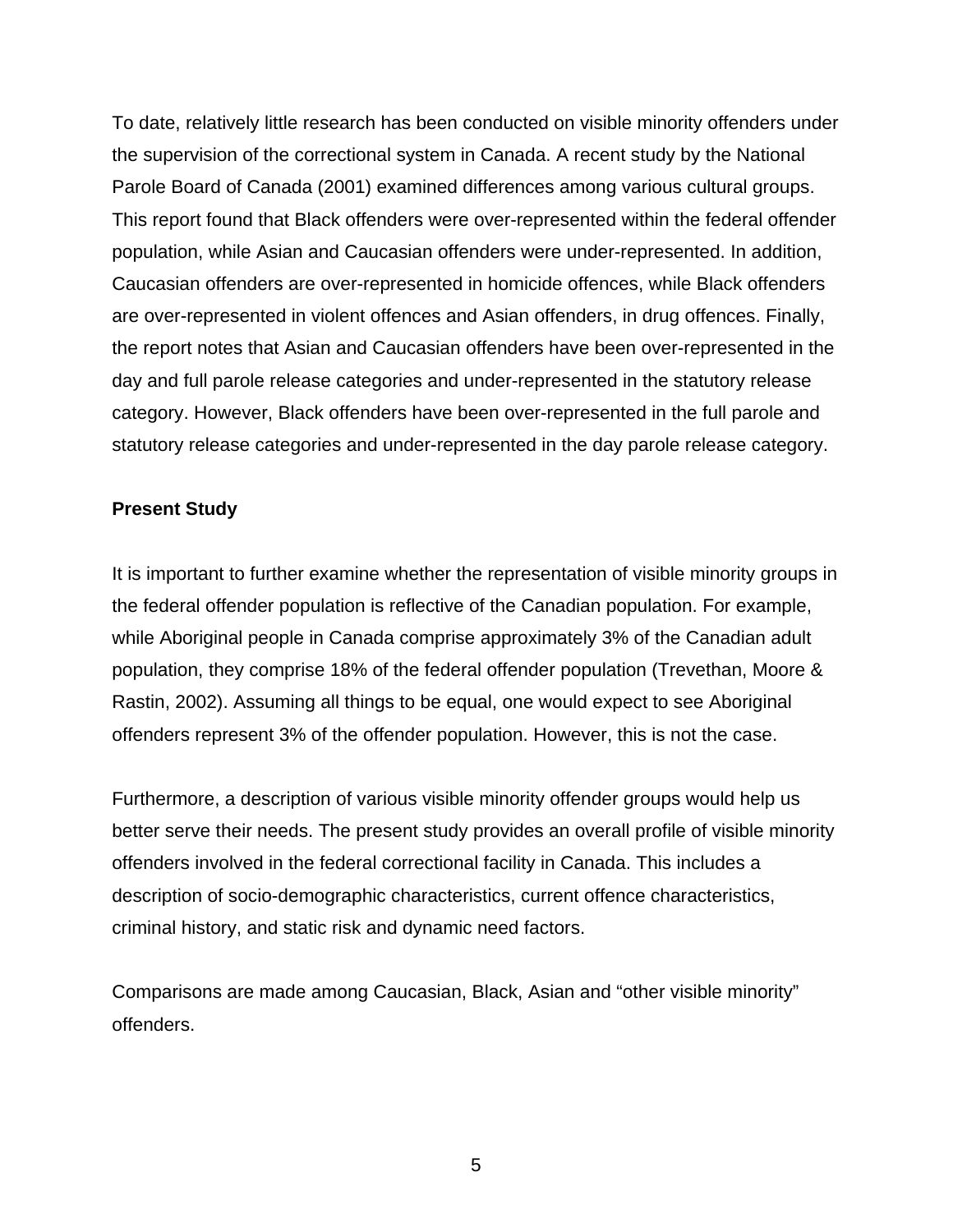### **METHOD**

<span id="page-11-0"></span>In order to provide a profile of visible minority offenders, a one-day snapshot of all offenders incarcerated in federal correctional facilities and offenders being supervised in the community was taken in November 2002.

Other than to provide an overall picture of the offender population, Aboriginal offenders were eliminated from this study. This was done in order to provide a clear picture of visible minority offenders in federal corrections. The inclusion of Aboriginal offenders would provide unnecessary variance to the analyses.

#### **Measures**

The Offender Management System (OMS), created in 1992, is an electronic filing system designed to monitor and track offenders under the supervision of the Correctional Service Canada. Data from the OMS are extracted and placed into databases that are then used for research purposes. The Offender Intake Assessment (OIA) is a comprehensive and integrated examination of offenders at the time of their admission. The process begins with an assessment of immediate mental and physical health concerns, security risk and suicide potential. Next, the two core components of the OIA are assessed: the Criminal Risk Assessment (CRA) and the Dynamic Factor Identification and Analysis (DFIA). This information is then used to determine the offender's institutional placement and correctional plan. While case management conducts and coordinates the OIA process, additional information is obtained from various specialists including psychologists, psychiatrists, and educational and vocational experts (Motiuk, 1997).

For the purposes of this study, offenders were grouped into one of four visible minority groups: Caucasian, Black, Asian and "other visible minority". The Caucasian and Black groups were not modified due to their substantial population size in the federal offender population, relative to the other visible minority offender populations. Asiatic, Chinese,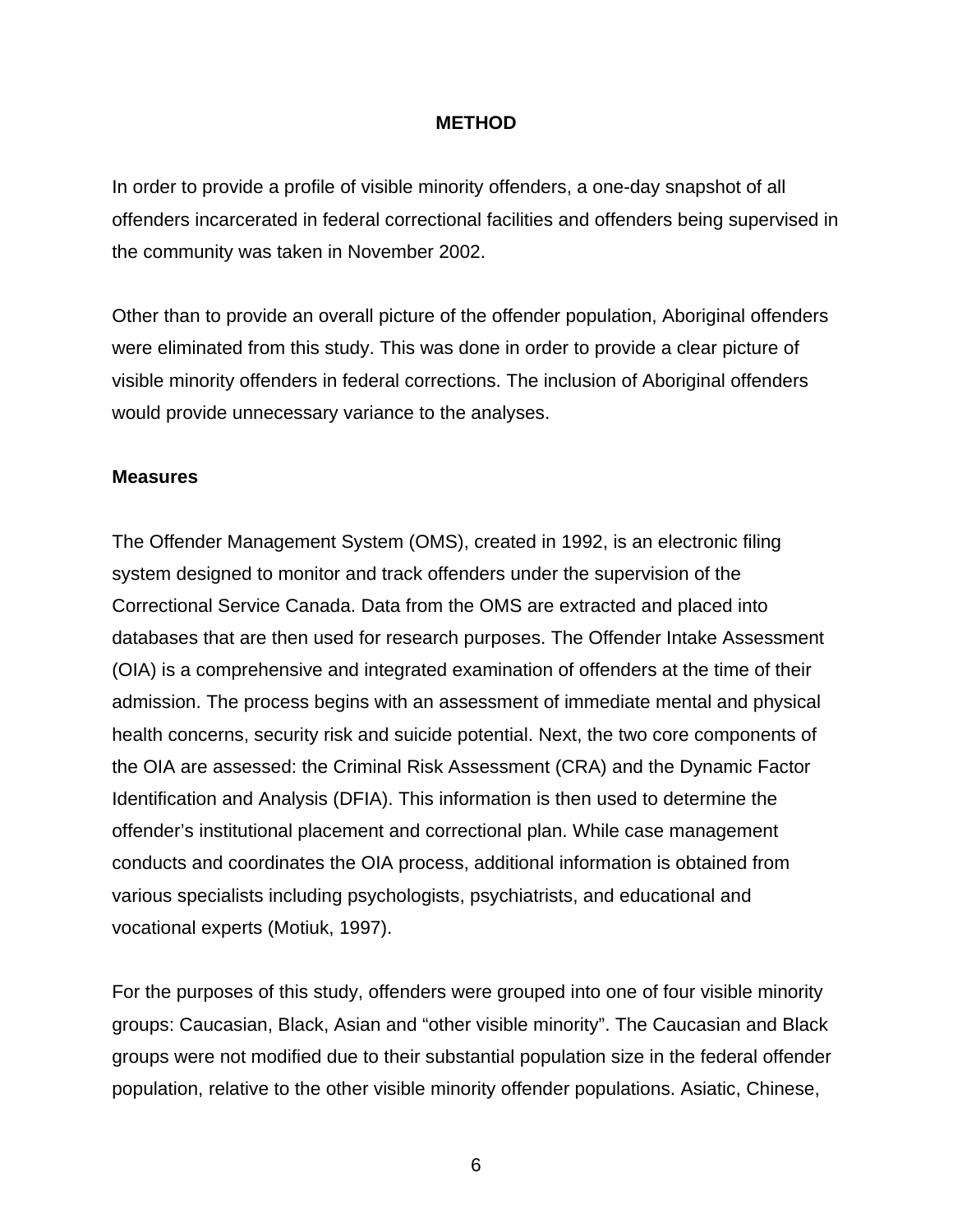<span id="page-12-0"></span>Japanese, Korean, South Asian and South East Asian offenders were grouped into the "Asian" category. Arab/West Asian, Hispanic, Filipino, Latin American, East Indian and "Other" offenders were grouped into the "other visible minority" category.

# **Participants**

On November 4, 2002, there were 12,492 incarcerated offenders; information on race was available for 1[2](#page-12-1),414 of these offenders<sup>2</sup>. The Caucasian offender group consisted of 8,787 participants. The Black offender group consisted of 773 participants. The Asian offender group was composed of 277 participants (88 Asiatic, 88 South East Asian, 50 South Asian, 45 Chinese, 4 Korean, and 2 Japanese offenders). The "other visible minority" offender group consisted of 334 participants (71 Arab, 44 Latin American, 27 East Indian, 19 Filipino, 19 Hispanic, and 154 "other" offenders). Each group was composed of approximately 3% women. Excluded from most analyses were Aboriginal offenders ( $n = 2,243$ ).

In addition to incarcerated offenders, there were 9,185 offenders serving time in the community; information on race was available for  $9,135$  $9,135$  $9,135$  of these offenders<sup>3</sup>. The Caucasian offender group consisted of 6,570 participants. The Black offender group consisted of 607 participants. The Asian offender group was composed of 409 participants (195 Asiatic, 92 South East Asian, 54 South Asian, 59 Chinese, 5 Korean, and 4 Japanese offenders). The "other visible minority" offender group consisted of 412 participants (77 Arab, 42 East Indian, 33 Latin American, 31 Filipino, 38 Hispanic, and 191 "other" offenders). Excluded from most analyses were Aboriginal offenders  $(n = 1, 137)$ .

<span id="page-12-1"></span><sup>&</sup>lt;u>2</u><br><sup>2</sup> Racial information was missing for 78 incarcerated offenders.

<span id="page-12-2"></span> $3$  Racial information was missing for 50 offenders serving time in the community.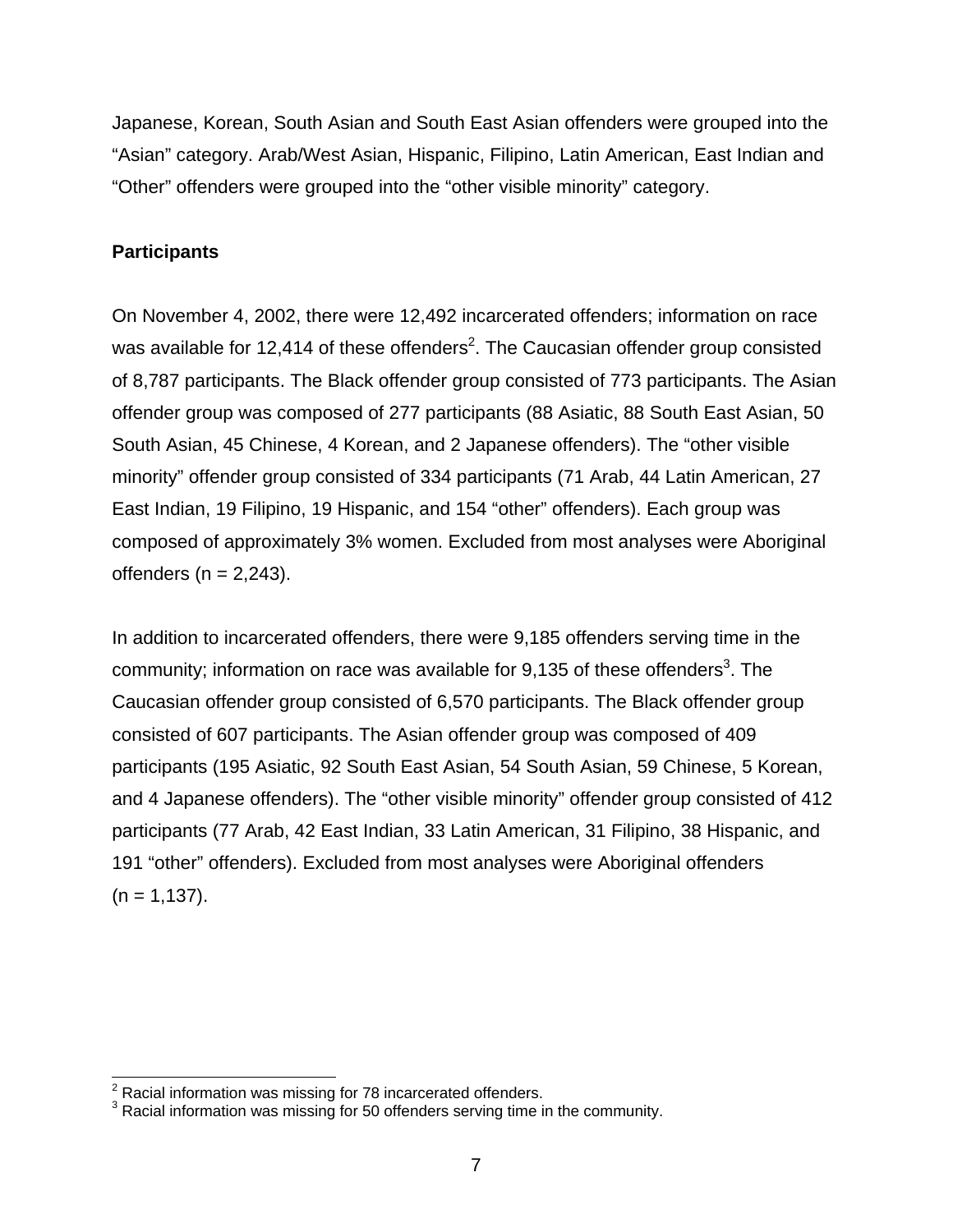### **FINDINGS**

### <span id="page-13-0"></span>**Offenders are Culturally Diverse**

On any given day in 2002, there were approximately 12,500 (12,492) offenders incarcerated in federal facilities in Canada. As illustrated in Figure 2, offenders are culturally diverse. Excluding the 78 offenders for whom racial information was not available, about three-quarters (71%) of offenders were Caucasian (8,787). A further 12% were First Nations (1,523), 6% were Black (773), 5% were Métis (628), and approximately 1% each were Inuit (92), Asiatic (88), South East Asian (88), and Arab (71). The remaining were other visible minority groups—Other (154), South Asian (50), Chinese (45), Latin American (44), East Indian (27), Hispanic (19), Filipino (19), Korean (4) and Japanese (2).



**Figure 2: Racial Distribution of Offenders** 

Furthermore, on any given day, there were approximately 9,200 (9,185) offenders serving time in the community on day parole, full parole or statutory release. Excluding the 50 offenders for whom racial information was not available, 72% were Caucasian (6,570), 8% were First Nations (776), 7% were Black (607), 4% were Métis (332), 2%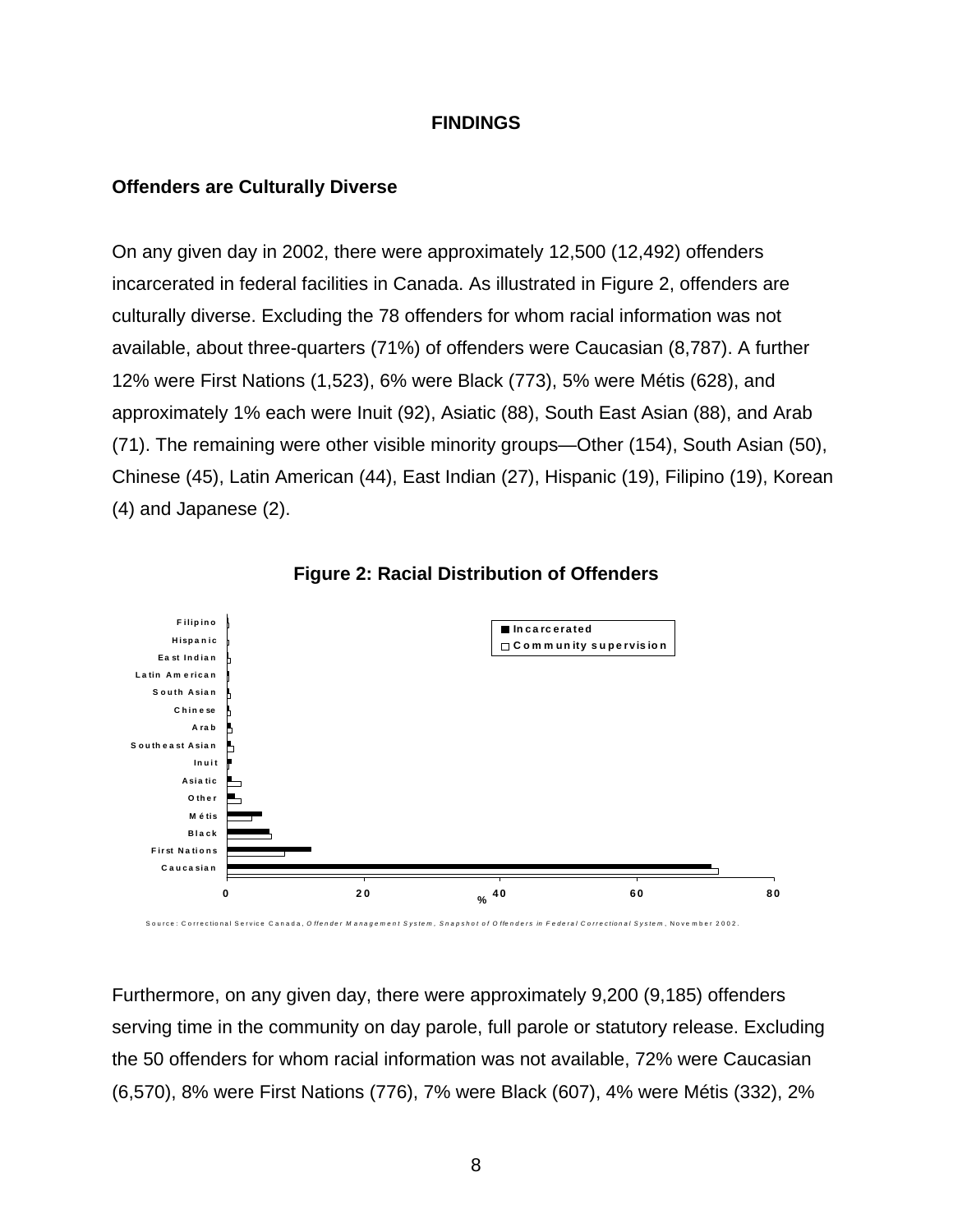were Asiatic (195), and approximately 1% each were South East Asian (92), Arab (77), Chinese (59) and South Asian (54). The remaining were other races—Other (191), East Indian (42), Hispanic (38), Latin American (33), Filipino (31), Inuit (29), Korean (5) and Japanese (4).

In order to further illustrate, the offenders were classified into five groups: Caucasian, Aboriginal, Black, Asian and "other visible minority" offenders. As illustrated in Figure 3, with regard to incarcerated offenders, Caucasian offenders constituted roughly 71% of the offender population in federal facilities ( $n = 8,787$ ). Aboriginal offenders were the second largest group, composing 18% of the incarcerated offenders (n = 2,243). Black offenders composed about 6% of the total incarcerated offender population ( $n = 773$ ). This is followed by "other visible minority" offenders, who constituted about 3% of the offender population ( $n = 334$ ), and the smallest group, Asian offenders, who made up approximately 2% of incarcerated offenders ( $n = 277$ ).



### **Figure 3: Five Offender Groups (1)**

Sources: Correctional Service Canada, O*ffender Management System, Snapshot of Offenders in Federal Correctional System*, November, 2002;<br>Statistics Canada, C*ensus of Population,* 2001.<br>(1) Figure percentages may not equa

<sup>9</sup>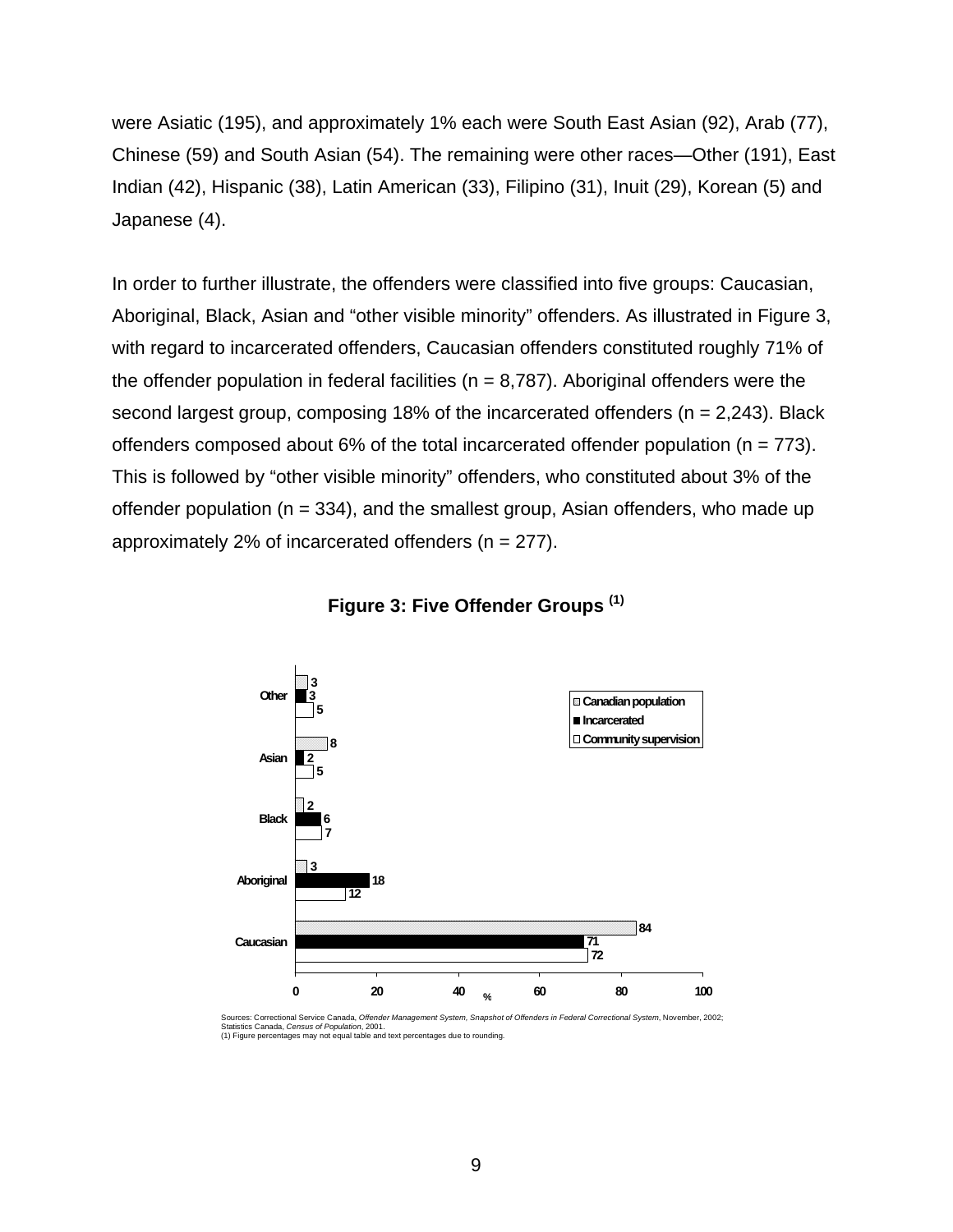<span id="page-15-0"></span>Of offenders serving time in the community, 72% were Caucasian ( $n = 6,570$ ), 12% were Aboriginal (n = 1,137), 7% were Black (n = 607), 5% were "other visible minority" offenders ( $n = 412$ ) and 4% were Asian ( $n = 409$ ).

#### **Over-Representation of Black, but not Asian Offenders**

In combination, visible minority persons account for approximately 11% of those incarcerated and 16% of those serving time in the community (14% of those released on day parole; 20% released on full parole; and 11% released on statutory release). Visible minorities as a whole do not appear to be over-represented among incarcerated offenders, since they account for 13% of the population in Canada (Statistics Canada, 2001). However, there is a slight over-representation of visible minority offenders serving time in the community on some form of conditional release. The reasons for the larger proportion of visible minority offenders serving time in the community is most likely due to the offences for which they are incarcerated and criminal history. These factors will be discussed later in this report.

Differences emerge when specific groups are examined. For instance, although they account for about 2% of the population in Canada, Blacks make up 6% of offenders incarcerated in federal correctional facilities and 7% of those serving time in the community. Asians are not over-represented—they account for 8% of the population in Canada, but only 2% of incarcerated offenders and 4% of those serving time in the community. Persons from "other" cultural groups are not over-represented among those incarcerated, but are slightly over-represented among those serving time in the community—they compose 3% of the population in Canada, compared with 3% of incarcerated offenders and 5% of those serving time in the community.

The findings indicate that Caucasians, along with Asians, are under-represented in the Canadian federal correctional system, while Blacks are over-represented. As noted earlier, there is a similar disproportionate representation of Blacks in correctional facilities in the United States (Stephan, 2001) and England/Wales (Elkins & Olgundoye,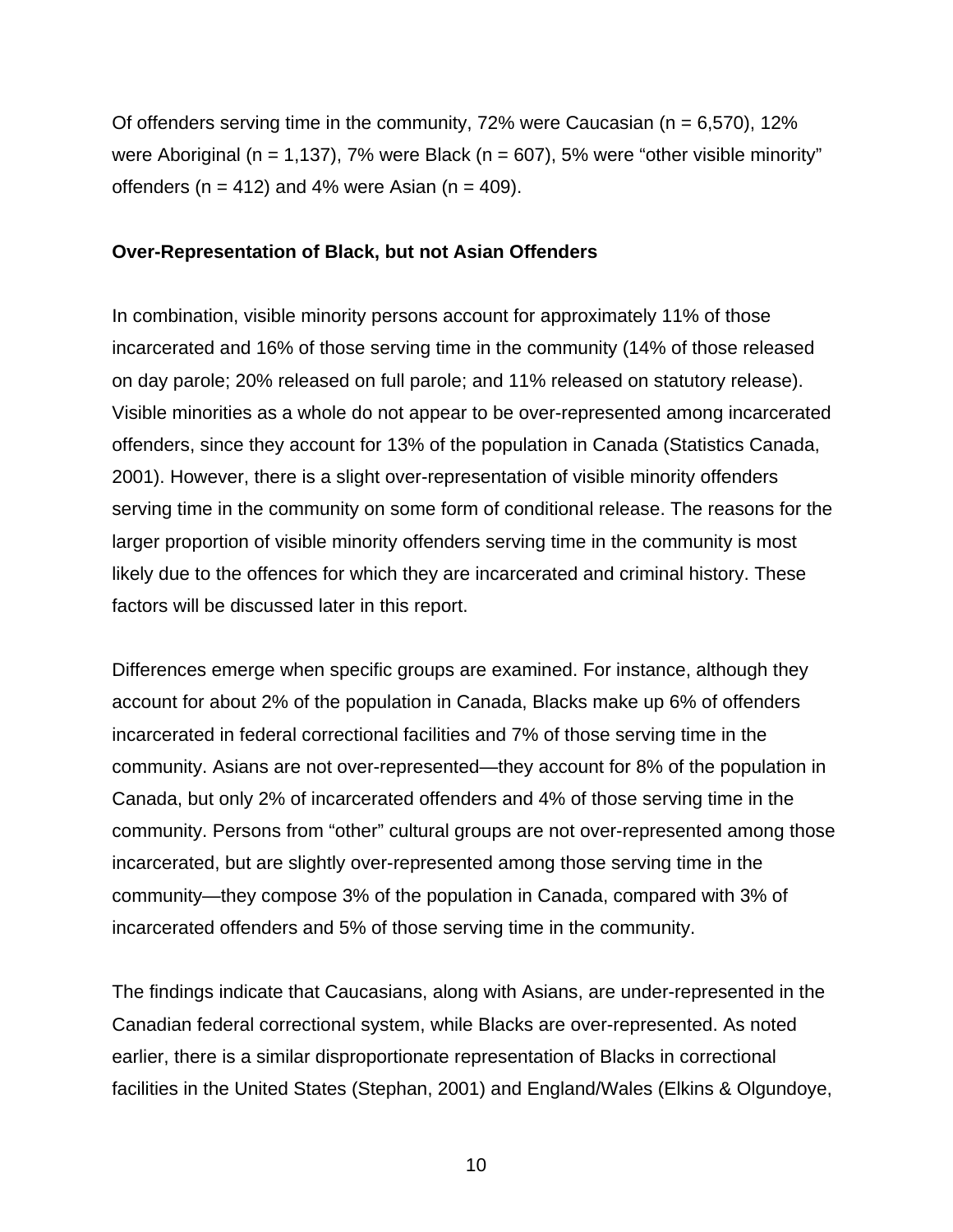<span id="page-16-0"></span>2001). Furthermore, according to Elkins and Olgundoye, Asians are also overrepresented in England/Wales.

## **Increases in the Proportion of Visible Minority Offenders Over Time**

The proportion of visible minority offenders has increased over the last decade. In 1994, visible minorities represented approximately 9% (1,251) of those incarcerated. This increased to 11% in 1997 (1,578) and has remained relatively stable since then. Similarly, there have been increases in the proportion of visible minority offenders serving time in the community. In 1994, visible minorities represented 10% (957) of those serving time in the community. This increased to 16% in 2000 (1,596) and has remained relatively stable since then (Figure 4).



**Figure 4: Proportion of Visible Minority (1)**

Source: Correctional Service Canada, *Offender Management System, Snapshot of Offenders in Federal Correctional System*, 1994–2002. (1) Figure percentages may not equal table and text percentages due to rounding.

These increases have occurred among Black, Asian and "other visible minority" groups (see Table 1-A and Table 1-B in Appendix A).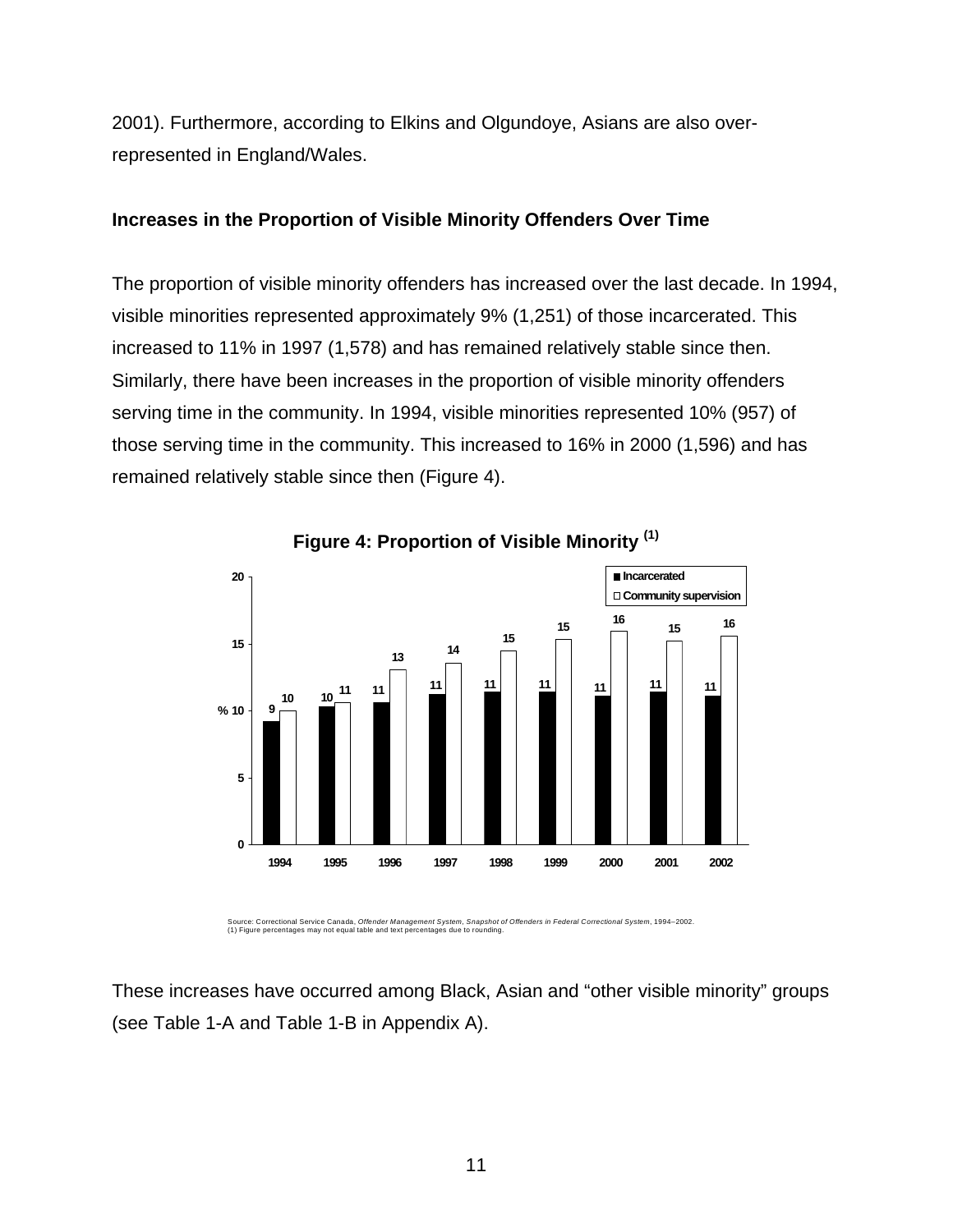# **Largest Proportion of Visible Minority Offenders in the Ontario Region**

Are there larger proportions of visible minority offenders in particular regions? As illustrated in Figure 5, the largest proportions of visible minority offenders are located in Ontario. In the Ontario and Quebec regions, visible minority offenders are disproportionately represented in both institutions and the community. In the Atlantic region, they are not over-represented in the community, but are slightly overrepresented in institutions. In the Prairie and Pacific regions, visible minority persons are not over-represented.





Sources: Correctional Service Canada, Offender Management System, Snapshot of Offenders in Federal Correctional System, November, 2002;<br>Statistics Canada, Census of Population, 2001.

In relation to specific groups, the majority of Caucasian offenders were incarcerated in the Quebec (31%) and Ontario (27%) regions, followed by the Prairie (17%), Pacific (14%) and Atlantic (11%) regions (see Table 2-A). Black offenders were most likely to be incarcerated in the Ontario region (56%), followed by the Quebec (19%), Atlantic (12%), Prairie (10%) and Pacific (3%) regions. The majority of Asian offenders were incarcerated in the Ontario region (38%), followed by the Pacific (32%), Prairie (26%), Quebec (4%) and Atlantic (1%) regions. The "other visible minority" offender group was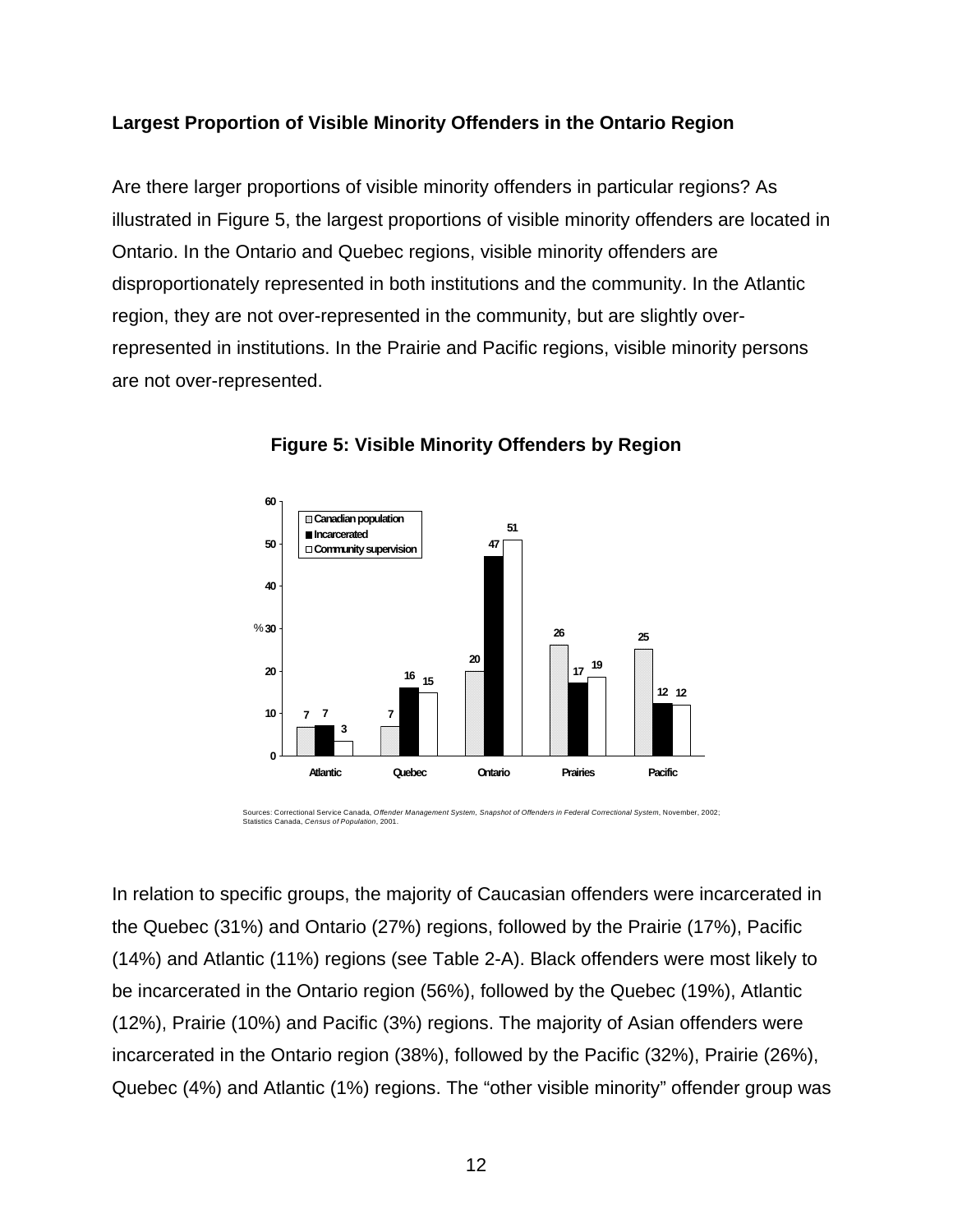<span id="page-18-0"></span>most likely to be incarcerated in the Ontario (35%) and Prairie (25%) regions, followed by Quebec (21%), Pacific (17%) and Atlantic (2%) regions.

With regards to region of release into the community, the majority of Caucasian offenders were released into the Quebec (33%) and Ontario (25%) regions, followed by the Prairie (18%), Pacific (12%) and Atlantic (12%) regions. Black offenders were most likely to be released into the Ontario region (63%), followed by the Quebec (19%), Prairie (8%), Atlantic (6%) and Pacific (3%) regions. The majority of Asian offenders were released into the Ontario region (42%), followed by the Prairie (30%), Pacific (21%), Quebec (6%) and Atlantic (<1%) regions. The "other visible minority" offender group was most often released into the Ontario (41%) and Prairie (23%) regions, followed by the Quebec (18%), Pacific (16%) and Atlantic (2%) regions.

## **Differences in Socio-Demographic Characteristics**

Some differences in socio-demographic characteristics exist between visible minority and Caucasian offenders. Although, no significant differences were found in gender among incarcerated offenders (98% of Caucasian and 97% of visible minority offenders were male) (see Figure 6), among those serving time in the community, significant differences were noted. In total, 96% of Caucasian offenders serving time in the community were male, compared with 92% of visible minority offenders. This is primarily due to Black offenders, where 89% were male (Table 2-B). This indicates that larger proportions of visible minority women are serving their sentences in the community.

At the time of admission to the federal correctional facility, visible minority offenders were younger than Caucasian offenders. As illustrated in Figure 6, about one-half (54%) of Caucasian offenders were under 35 years of age, compared with 71% of visible minority offenders. Caucasian offenders had the highest mean age at the time of admission (35 years), followed by "other visible minority" (33 years), Asian (31 years) and Black (30 years) offenders. Similar results were evident among those serving time in the community (see Table 2-B).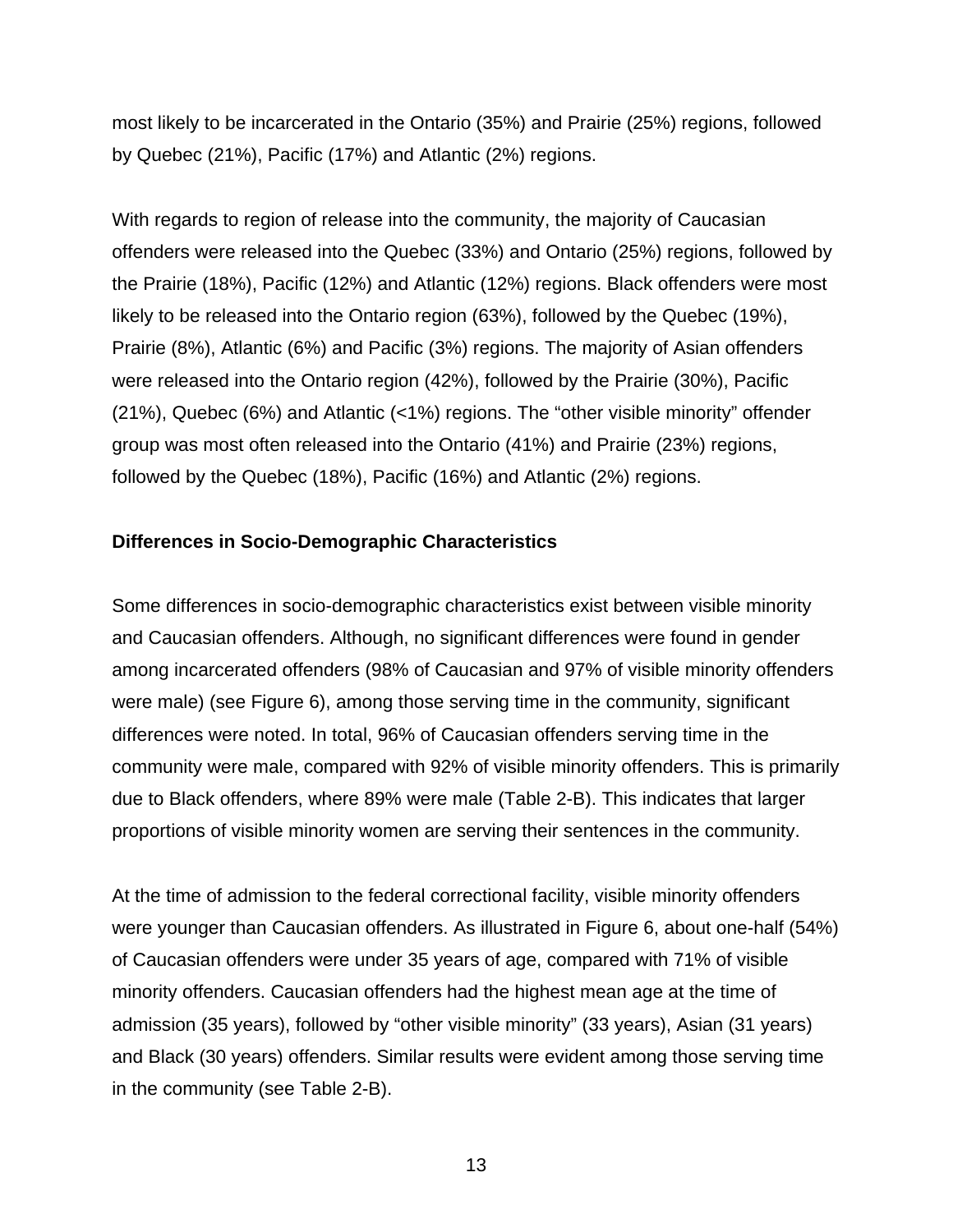A smaller proportion of visible minority offenders than Caucasian offenders were single at the time of admission. Among incarcerated offenders, about one-half of Caucasian offenders (49%) were single, compared with 45% of visible minority offenders. As seen in Table 2-A, Asian offenders were most likely to be single (52%). Although the proportion who were single was smaller, similar findings between Caucasian and visible minority offenders were evident among offenders serving time in the community (42% versus 39%).



**Figure 6: Socio-Demographic Characteristics (1)**

Source: Correctional Service of Canada, O*ffender Management System, Snapshot of Offenders in Federal Correctional System,* November 2002.<br>(1) Figure percentages may not equal table and text percentages due to rounding.

Smaller proportions of visible minority offenders than Caucasian offenders were uneducated or unemployed. For instance, whereas 47% of incarcerated Caucasian offenders had less than a grade 10 education at the time of admission to the correctional facility, this was the case for only 39% of visible minority offenders. Similarly, this was the case for 42% of Caucasian offenders serving time in the community compared with 37% of visible minority offenders.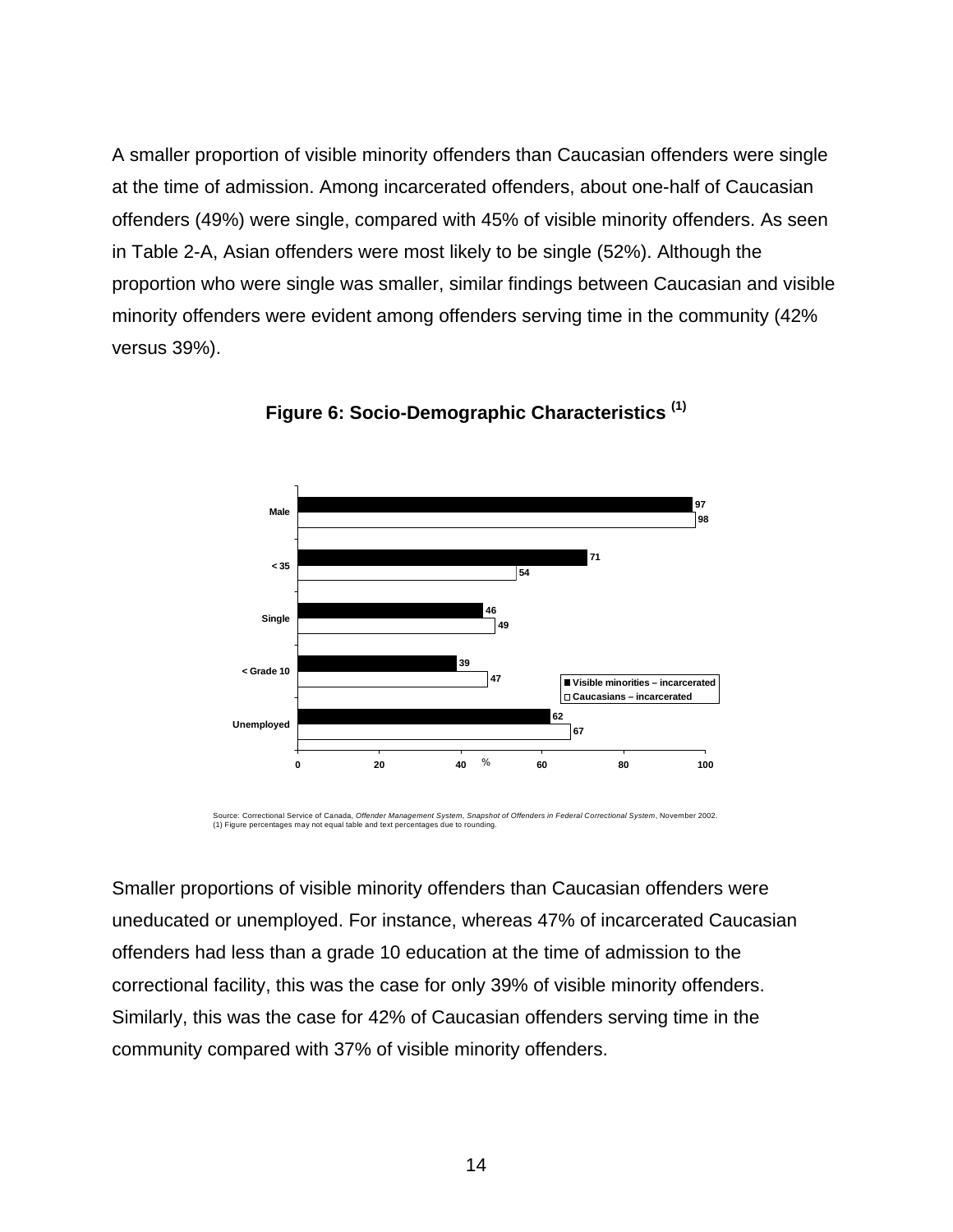<span id="page-20-0"></span>Furthermore, two-thirds (67%) of Caucasian offenders were unemployed at arrest, compared with 62% of visible minority offenders. Similarly, 57% of Caucasian and 53% of visible minority offenders serving time in the community were unemployed at arrest.

These findings indicate that differences exist in the socio-demographic characteristics of visible minority offenders. They tend to be younger and less often single than Caucasian offenders. Furthermore, they are more educated and more often employed upon admission to the correctional facility. Finally, larger proportions of visible minority offenders serving time in the community are women. This indicates that different types of programs or services may be needed to best address their circumstances. For instance, educational programming may not be as important an area to address for some visible minority offenders.

## **Incarcerated for Different Offences**

As illustrated in Figure 7, of those who are incarcerated, the most serious offence for which the largest proportion of visible minority offenders are incarcerated is robbery, followed by murder, drug-related offences and sexual offences. The most serious offences for the largest proportion of Caucasian offenders are also robbery and murder.

However, visible minority offenders are incarcerated more often for drug-related offences and attempted murder than Caucasian offenders, but less often for other offences, particularly property offences and sex offences.

Differences were found when specific groups are examined (see Table 3-A). A substantially larger proportion of Black offenders (32%) are currently incarcerated for robbery than Asian (16%) or "other visible minority" offenders (17%). A substantially larger proportion of Asian offenders (25%) are currently incarcerated for drug-related offences, compared with Black (11%) or "other visible minority" offenders (12%).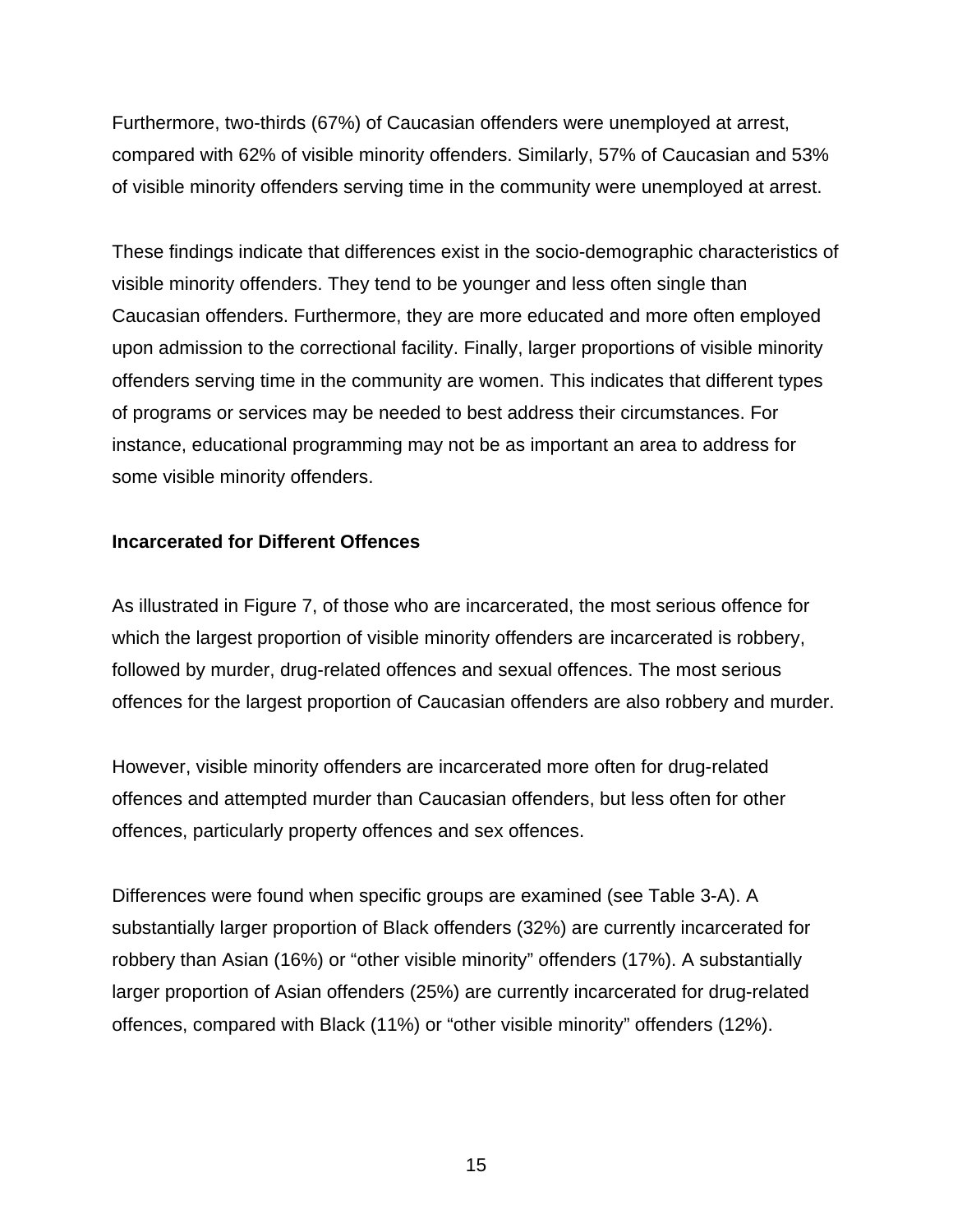Among those serving time in the community, the largest proportion of visible minority offenders were serving time for drug-related offences (46%), followed by robbery (15%) and homicide (9%). Caucasian offenders were serving time for homicide (22%), robbery (20%) and property offences (16%). Similar between-group differences were found as with the incarcerated group.





Source: Correctional Service of Canada, *Offender Management System, Snapshot of Offenders in Federal Correctional System*, November 2002.

Among incarcerated offenders, the aggregate sentence length for the current conviction is significantly shorter for visible minority than Caucasian offenders (6.1 versus 6.4 years). This is mainly due to "other visible minority" offenders (5.6 years) and Black offenders (6.1 years), rather than Asian offenders (6.5 years) (see Table 3-A). No significant differences were found on aggregate sentence length between visible minority and Caucasian offenders serving time in the community.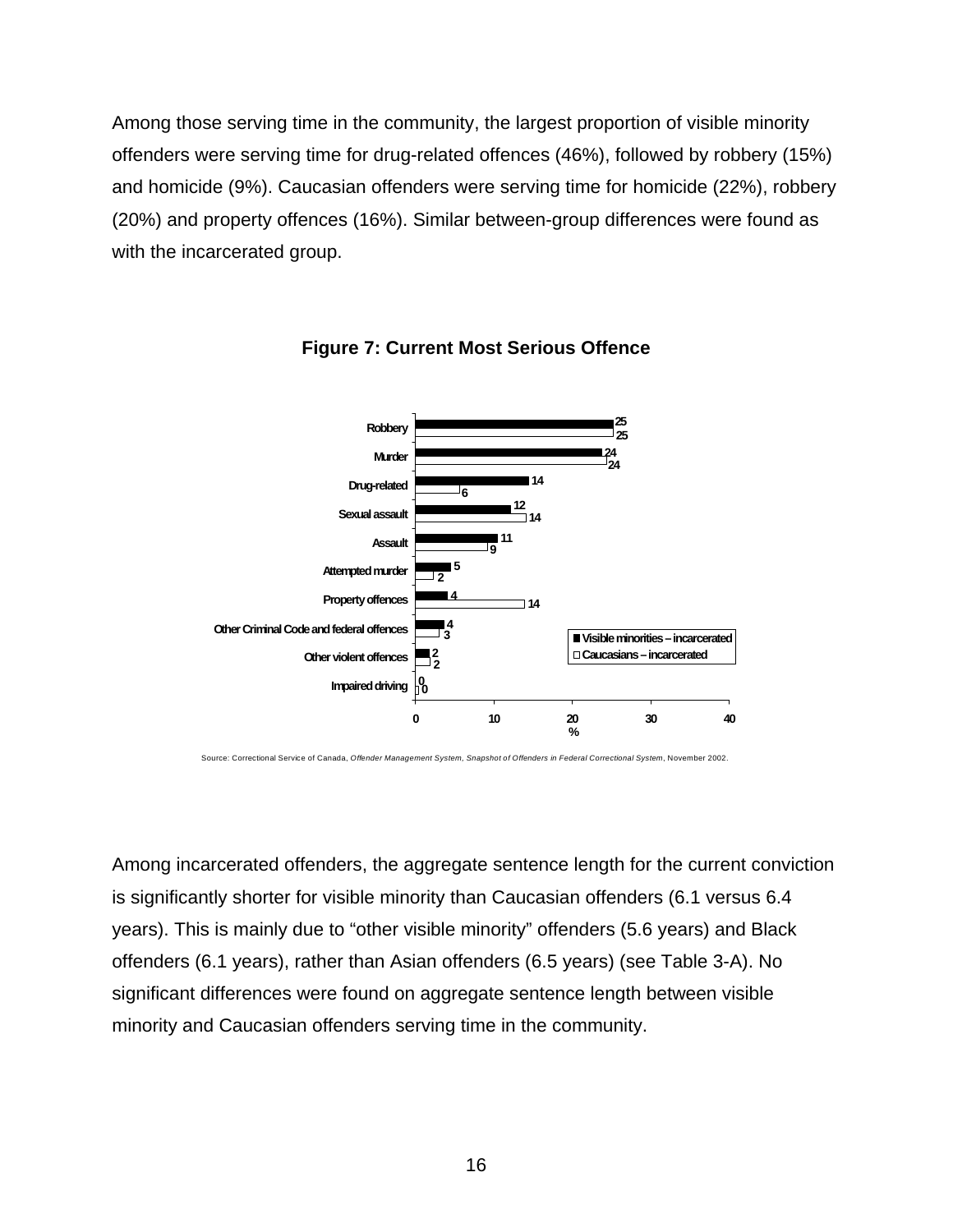## **Less Extensive Criminal History**

Visible minority offenders have less extensive criminal histories than Caucasian offenders. This is the case for previous youth and adult court convictions, previous community supervision, and provincial and federal terms (Figure 8).





Source : Correctional Service of Canada, *Offender Management System, Snapshot of Offenders in Federal Correctional System*, November 2002.

They also are less often to have failed in various areas, such as community supervision, segregation, escape, and conditional release (Figure 9). This was also the case among those serving time in the community (Table 4-B).

Although the largest proportion of all visible minority offenders have less extensive criminal histories, this is even more noticeable for Asian and "other visible minority" offenders than for Black offenders (Table 4-A and Table 4-B).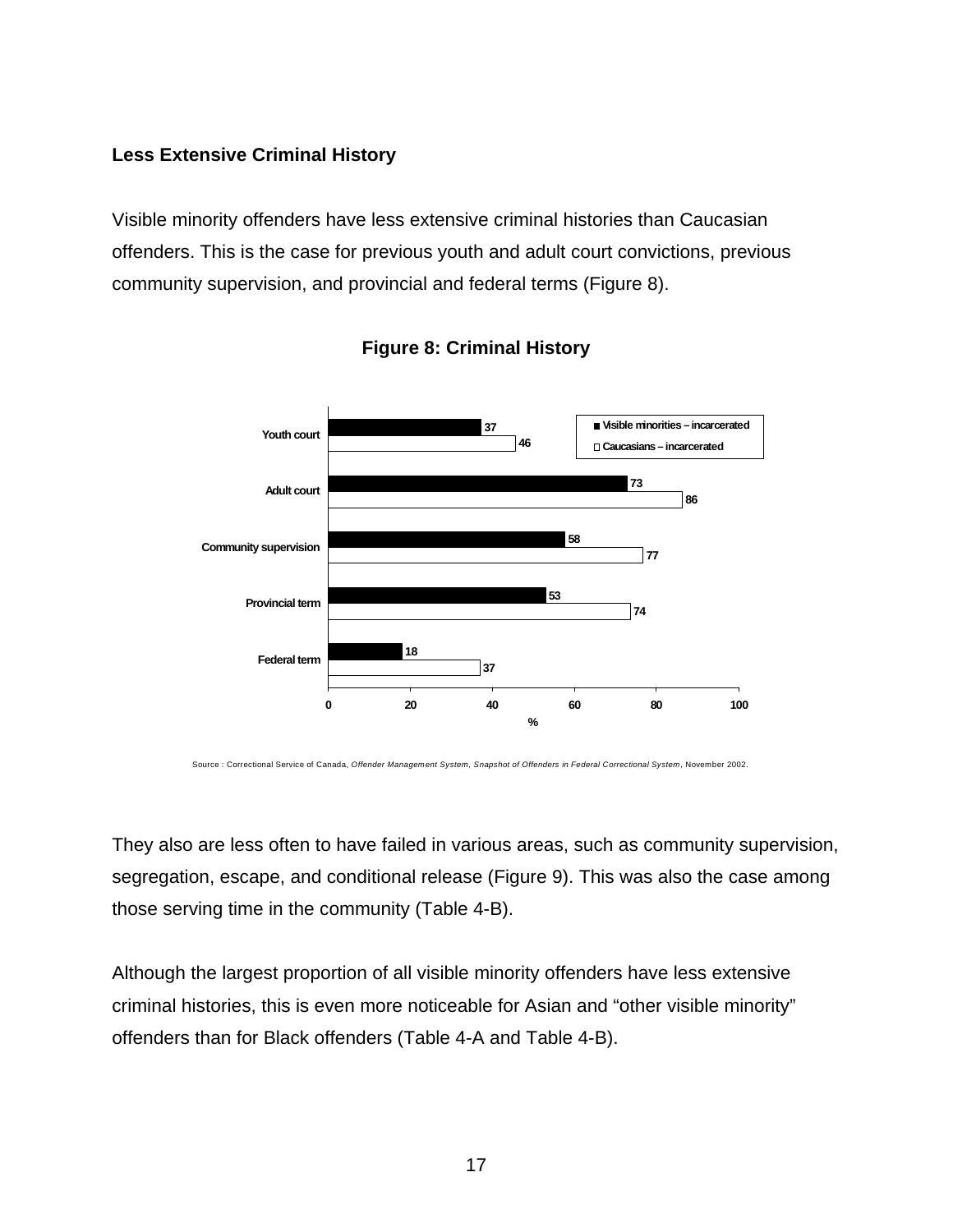

# **Figure 9: Past Failures (1)**

Source: Correctional Service of Canada, *Offender Management System, Snapshot of Offenders in Federal Correctional System*, November 2002.<br>(1) Figure percentages may not equal table and text percentages due to rounding.

## **Lower Risk to Re-offend and Different Needs**

As illustrated in Figure 10, visible minority offenders tend to be rated as lower risk to reoffend than Caucasian offenders. Of those incarcerated, 60% of Caucasian offenders, compared with 51% of visible minority offenders, were rated high risk to re-offend at the time of intake. Of those serving time in the community, 36% of Caucasian versus 20% of visible minority offenders were rated as high risk to re-offend. Although this is the case for all visible minority offenders, Asian and "other visible minority" offenders were lower risk than Black offenders (see Table 5-A and Table 5-B).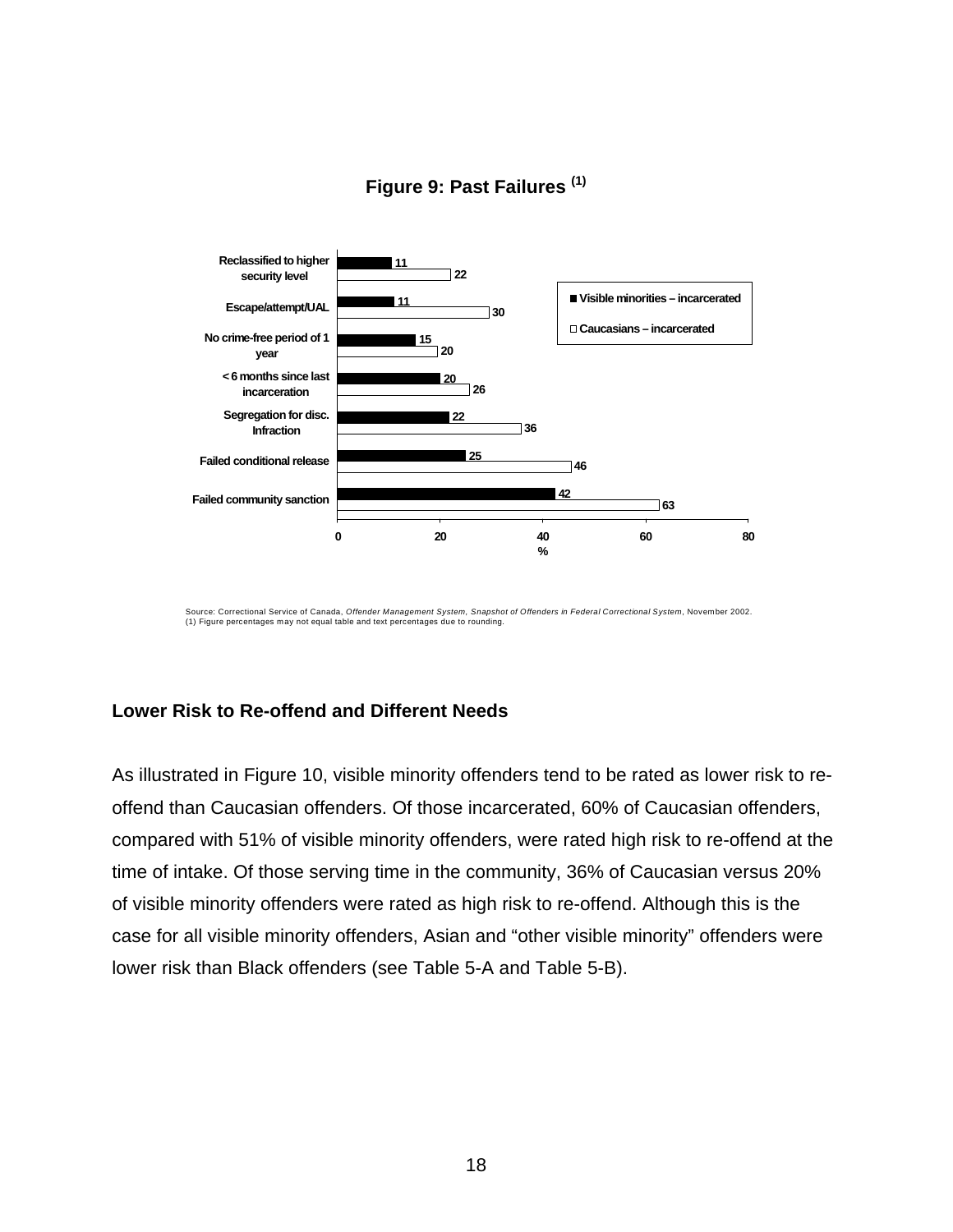

## **Figure 10: Risk to Re-offend**

Source: Correctional Service of Canada, *Offender Management System, Snapshot of Offenders in Federal Correctional System*, November 2002.

CSC has information on needs that is collected when offenders first enter the institution. Overall, incarcerated visible minority offenders are considered lower need for intervention than Caucasian offenders. Approximately two-thirds (69%) of Caucasian offenders were rated as high need for intervention generally, compared with 55% of visible minority offenders. As illustrated in Figure 11, visible minority offenders were lower need on the following domains: community functioning, marital/family, personal/emotional orientation and substance abuse. However, they are higher need on associates and attitude. There were no significant differences on employment (also see Table 5-A).

Although the levels of need were lower overall at the time of admission to the correctional facility, the results were similar among those serving time in the community. One exception was that a larger proportion of visible minority offenders serving time in the community had high need on employment as compared with Caucasian offenders. No significant differences were found on community functioning or attitude (Table 5-B).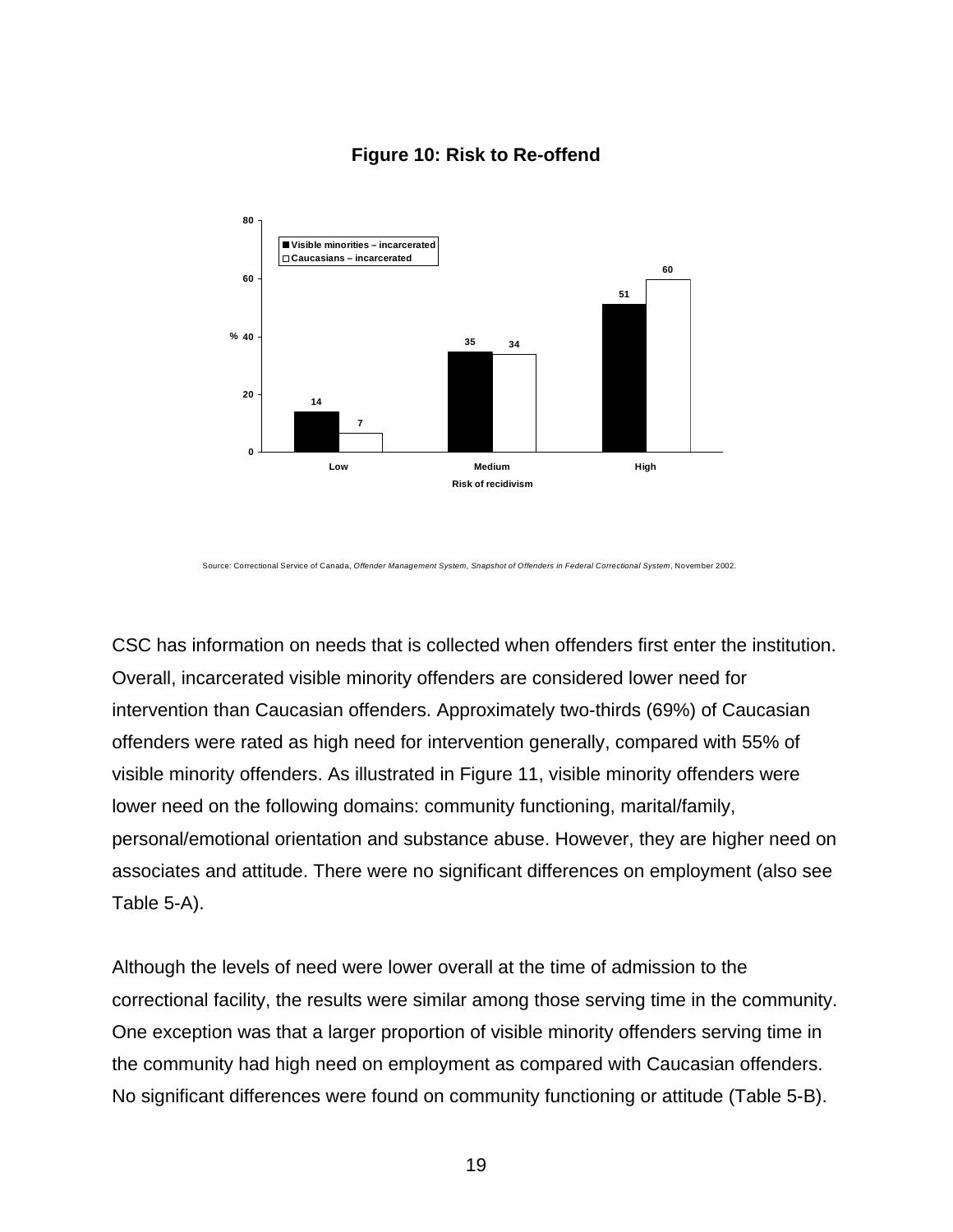

# **Figure 11: Dynamic Needs (1)**

As seen in Table 5-B, although Black, Asian and "other visible minority" offenders tended to be similar in their areas of need, some differences existed. For instance, a larger proportion of Asian offenders were rated as having "some or considerable" need in the area of associates when compared with Black or "other visible minority" offenders.

Among incarcerated offenders, a slightly larger proportion of Caucasian offenders were rated as having high motivation for intervention (21% versus 17% for visible minority offenders). Similarly, a larger proportion were rated as having high reintegration potential (39% versus 28%). Among those serving time in the community, no significant differences were found on motivation for intervention at the time of admission to the institution. However, a larger proportion of visible minority offenders were rated as having high reintegration potential (61% versus 47%).

Source: Correctional Service of Canada, *Offender Management System, Snapshot of Offenders in Federal Correctional System*, November 2002. (1) Figure percentages may not equal table and text percentages due to rounding.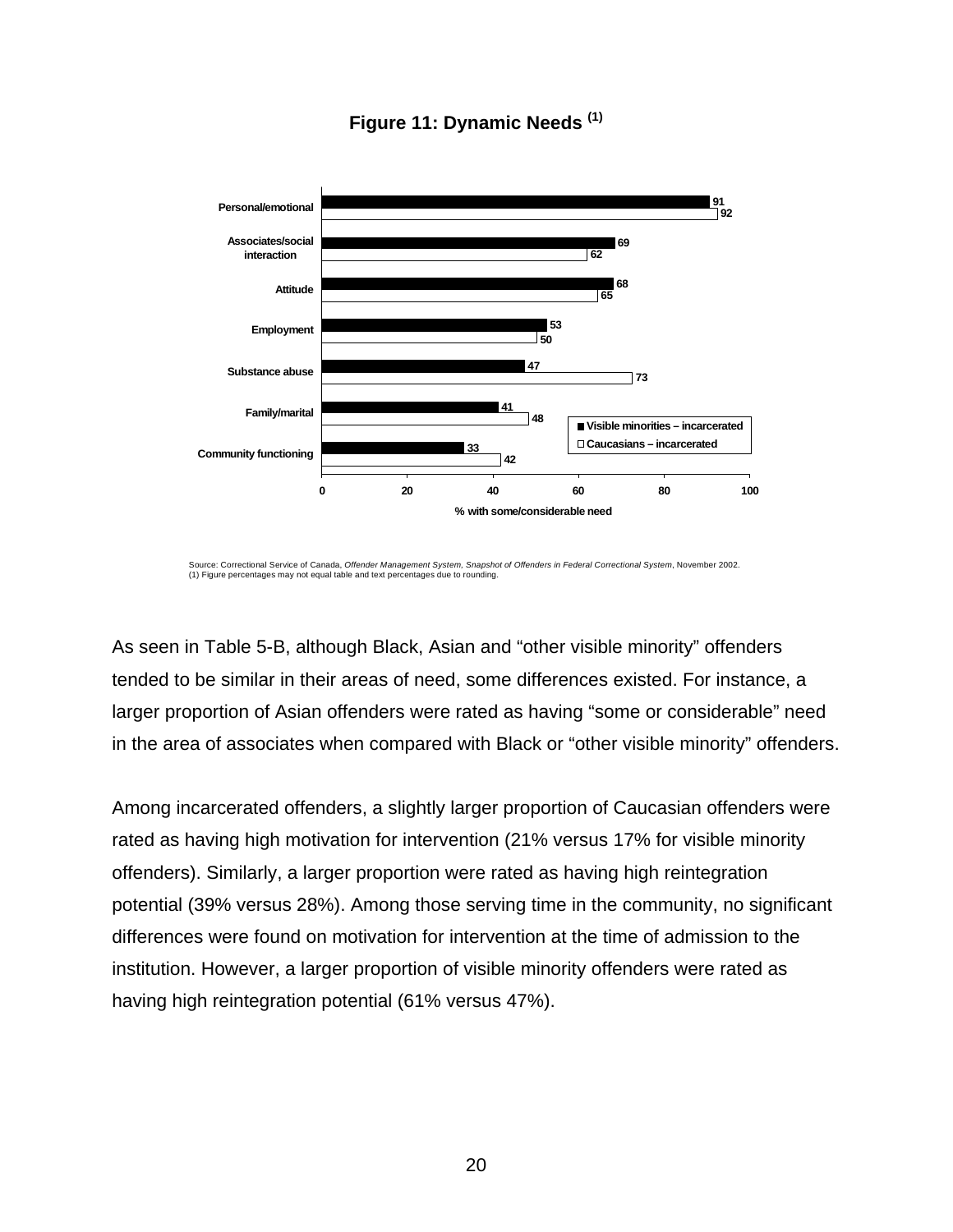Once again, among groups, Black offenders tended to have lower motivation for intervention and lower reintegration potential than Asian and "other visible minority" offenders (Table 5-B).

Although they tended to be rated as lower risk to re-offend and lower need overall, a slightly larger proportion of visible minority than Caucasian offenders were rated as maximum security on the Custody Rating Scale (CRS) at the time of admission to federal custody (24% versus 21%). Among groups, however, Black offenders (28%) were more likely to be rated as maximum security than Asian (20%) or "other visible minority" (18%) offenders. Among those serving time in the community, a slightly larger proportion of Caucasian than visible minority offenders were rated as maximum security (7% compared with 5%) at the time of intake to the federal correctional facility.

These findings indicate that visible minority offenders tend to be lower risk and have different needs than Caucasian offenders. Furthermore, some differences exist among visible minority groups. It may be important to tailor programs and services to the specific needs of these groups.

## **Larger Proportion Released on Full Parole**

Of the visible minority offenders serving time in the community, 63% are on full parole, 25% are on statutory release and 12% are on day parole. A smaller proportion of Caucasian offenders are on full parole (51%), a larger proportion are on statutory release (36%) and a similar proportion (13%) are on day parole.

Among other determinants, the decision to grant full parole is also based upon criminal history, past failures on release and risk to re-offend. The larger proportion of visible minority than Caucasian offenders who receive full parole may be partly attributed to the fact that they tend to have less extensive criminal histories, fewer failures on past releases, and are rated as lower risk to re-offend.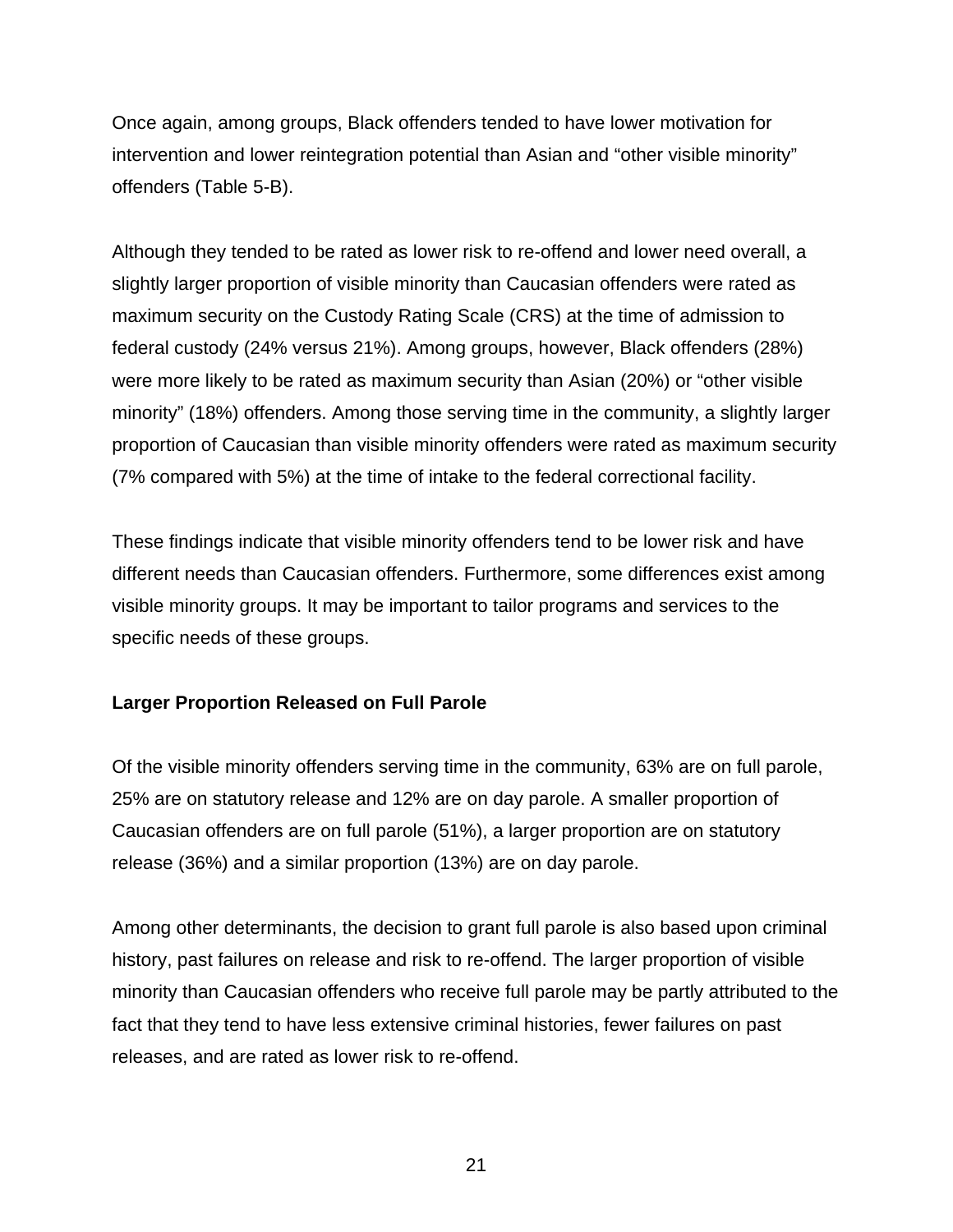### **CONCLUSION**

This study illustrates that federal offenders are culturally diverse. Although approximately three-quarters of offenders incarcerated in federal correctional facilities and serving time in the community are Caucasian, approximately 11% of incarcerated offenders and 16% of those serving time in the community are visible minority offenders (Black, Asian and "other visible minority").

The proportion of visible minority offenders has increased over the last decade. In 1994, visible minority persons represented approximately 9% of those incarcerated. This increased to 11% in 1997 and has remained relatively stable since then. Similarly, there have been increases in the proportion of visible minority offenders serving time in the community. In 1994, visible minorities represented 10% of those serving time in the community; this increased to 16% in 2000 and has remained relatively stable since then.

Visible minority persons as a whole do not appear to be over-represented among incarcerated offenders, since they account for 13% of the population in Canada (Statistics Canada, 2001). However, there seems to be a slight over-representation of visible minority offenders serving time in the community on some form of conditional release. While Asian offenders are not over-represented, Black offenders are disproportionately represented in the CSC offender population. Although they account for about 2% of the population in Canada, Blacks make up 6% of offenders incarcerated in federal correctional facilities and 7% of those serving time in the community.

This report found substantial differences between Caucasian and visible minority offenders. Furthermore, some differences exist among the three visible minority groups examined—Black, Asian and "other visible minority" offenders.

First of all, differences in socio-demographic characteristics were found between visible minority and Caucasian offenders. Visible minority offenders tend to be younger and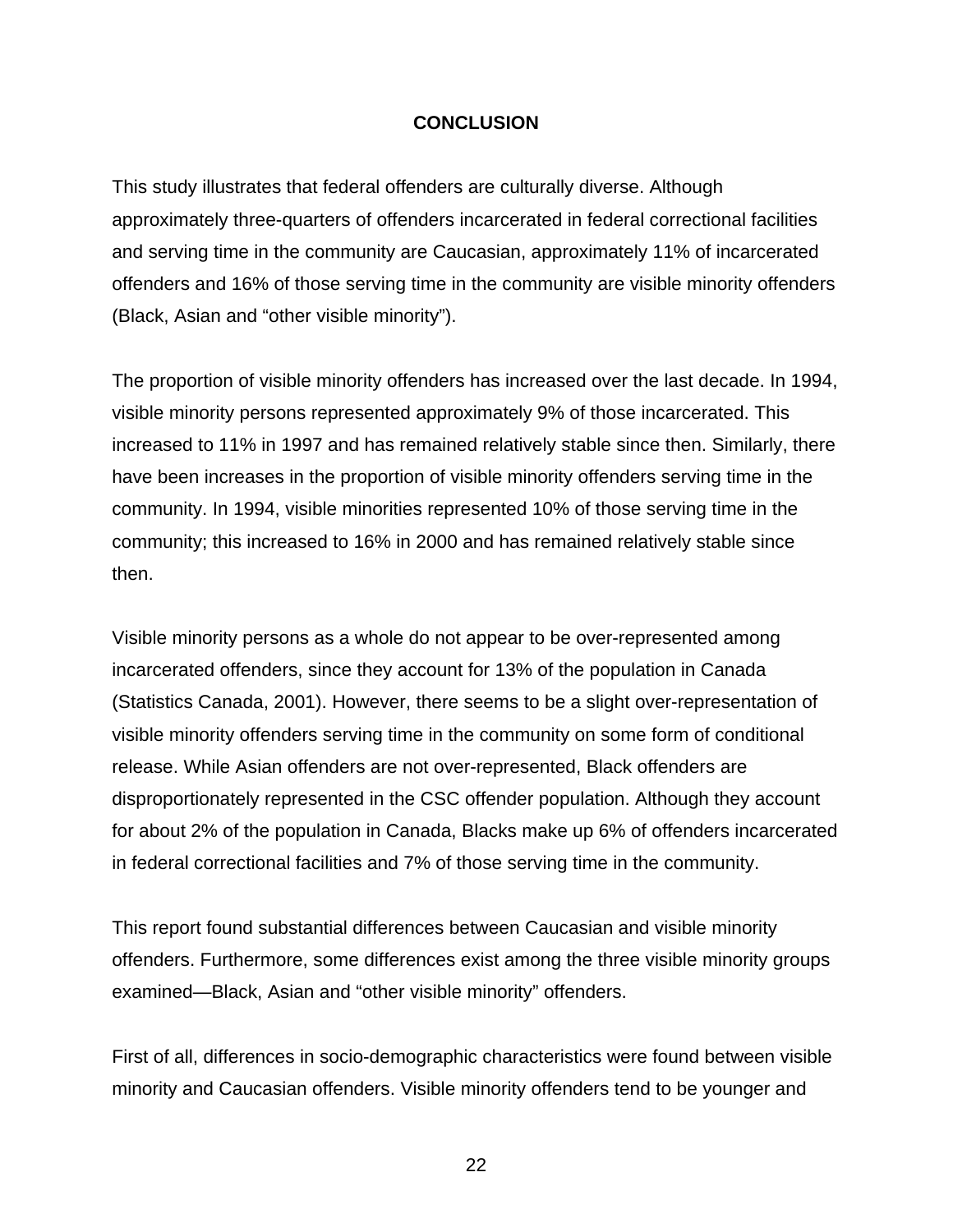less often single than Caucasian offenders. Furthermore, they are more educated and more often employed upon admission to the correctional facility. Finally, a larger proportion of those serving time in the community are women.

Differences also emerged between visible minority and Caucasian offenders in the most serious offence for which they are currently incarcerated. Visible minority offenders are incarcerated more often for drug-related offences than Caucasian offenders, but less often for other offences, such as property offences and sex-related offences. Differences also exist among the visible minority groups: a larger proportion of Black offenders are incarcerated for robbery, while a larger proportion of Asian offenders are currently incarcerated for drug-related offences.

Most likely because of differences in offence type and criminal history, the current aggregate sentence length is significantly shorter for incarcerated visible minority offenders than Caucasian offenders. This was the case for Black and "other visible minority" offenders, but not for Asian offenders. No significant differences were found between visible minority and Caucasian offenders serving time in the community.

Visible minority offenders tend to have less extensive criminal histories than Caucasian offenders. They also are less often to have failed in various areas, such as community supervision, segregation, escape, and conditional release. This is even more noticeable among Asian and "other visible minority" offenders than among Black offenders.

Visible minority offenders tend to be lower risk to re-offend and have different needs than Caucasian offenders. Furthermore, some differences exist among visible minority groups; specifically, Asian offenders are lower risk and lower need. It may be important to tailor programs and services to the specific needs of these groups.

In summary, visible minority offenders tend to be less "entrenched" in a criminal lifestyle than Caucasian offenders. They tend to have less extensive criminal histories, are incarcerated less often for offences against the person, and are lower in risk and need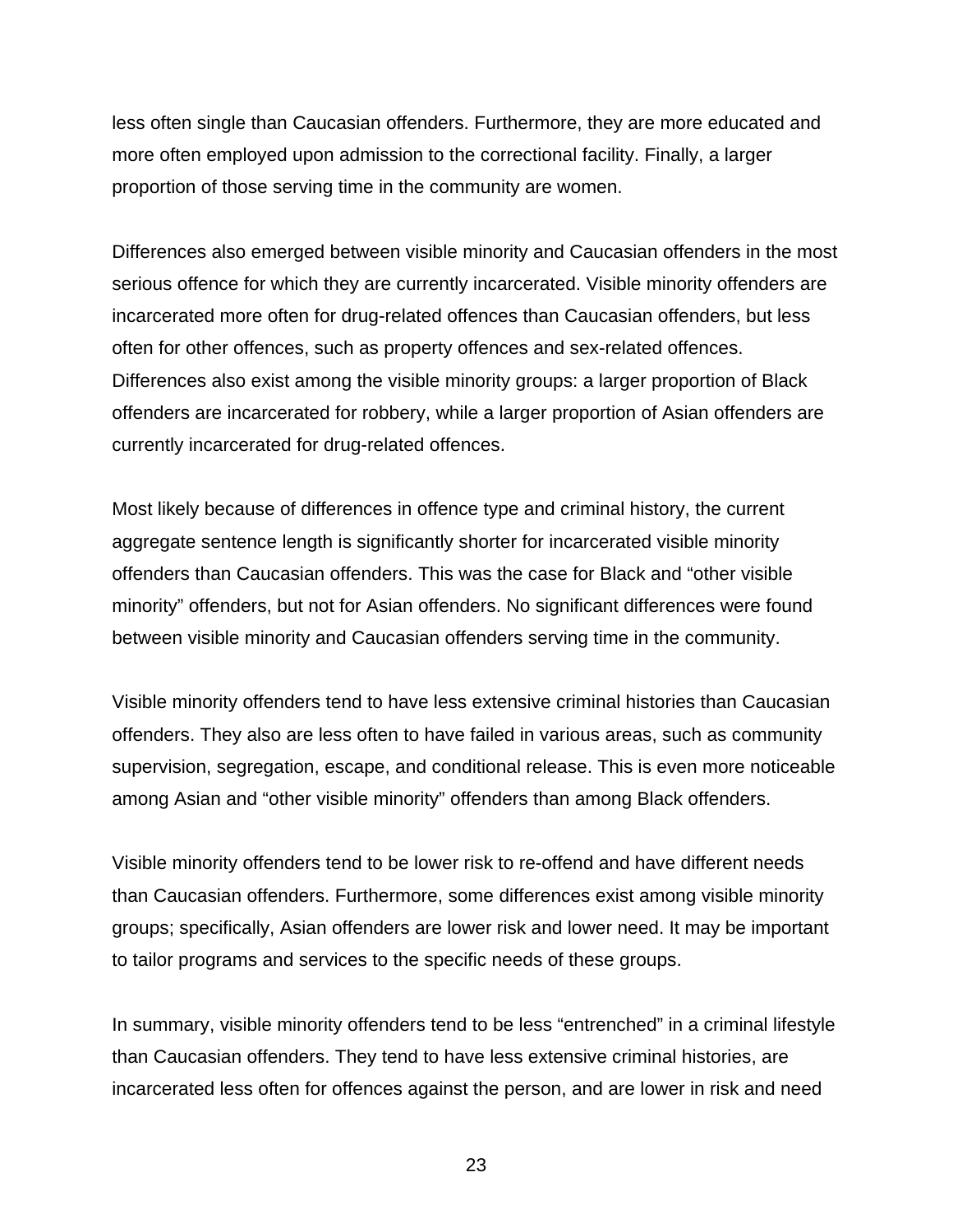than Caucasian offenders. They also tend to have higher levels of education, less unemployment, and are less often single. These are areas that may help in rehabilitation. Among visible minority offenders, Black offenders tend to exhibit more problem areas than Asian or "other visible minority" offenders.

The differences in their characteristics and offence profiles may indicate that different types of programs or services may be needed to fully meet the needs of visible minority offenders.

Future research should examine the recidivism patterns of visible minority offenders, and assess the predictive validity of risk variables relating to recidivism in these visible minority groups.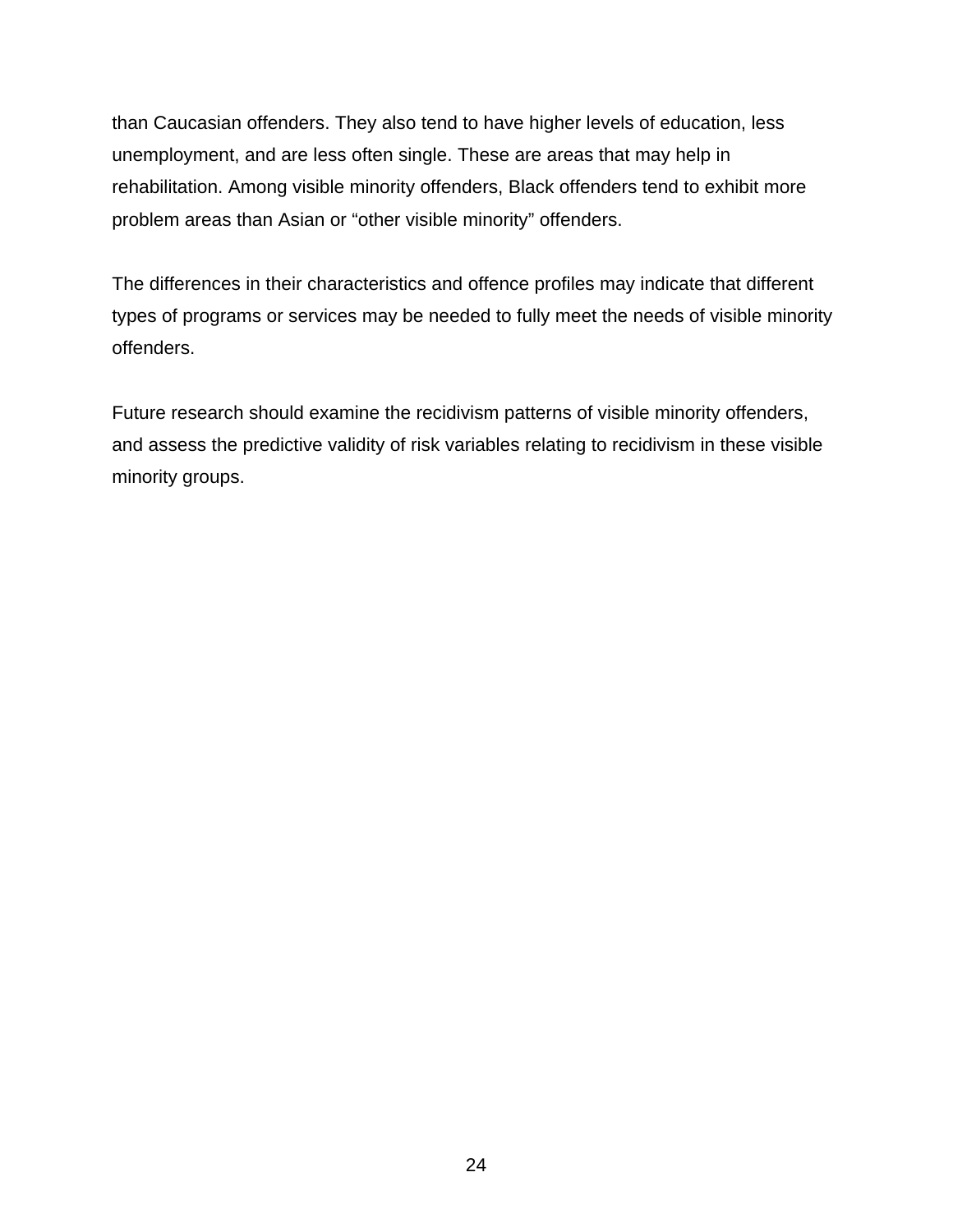#### **REFERENCES**

- Ashworth, A., & Davies, E. (1997). *Race and criminal justice*. ISTD Fact Sheet, Number 1, London, England.
- Brooke (1994). *The courts and the challenges of the multi-cultural society*. Institute for the Study and Treatment of Delinquency, London, England.
- Canadian Centre for Justice Statistics (2001). *Visible minorities in Canada*. Catalogue No. 85F0033MIE. Statistics Canada, Ottawa, Ontario, Canada.
- Clancy, A., Hough, M., Aust, R., & Kershaw, C. (2001). *Ethnic minorities' experience of crime and policing: Findings from the 2000 British Crime Survey*. Report 146, Home Office, London, England.
- Correctional Service Canada (2001). *Ethnocultural Offender Programs.* Commissioner's Directive 767.

Correctional Service Canada (2002). Ethnocultural programs, CSC web site.

- Cullen, F.T. (1995). "Assessing the penal harm movement", *Journal of Research in Crime and Delinquency*, *32(3)*, 338–358.
- Department of Justice Canada (2002). *Employment Equity Act*. Ottawa, Ontario, Canada.
- Elkins, M., & Olagundoye, J. (2001). *The prison population in 2000: A statistical review*. Report 154, Home Office, London, England.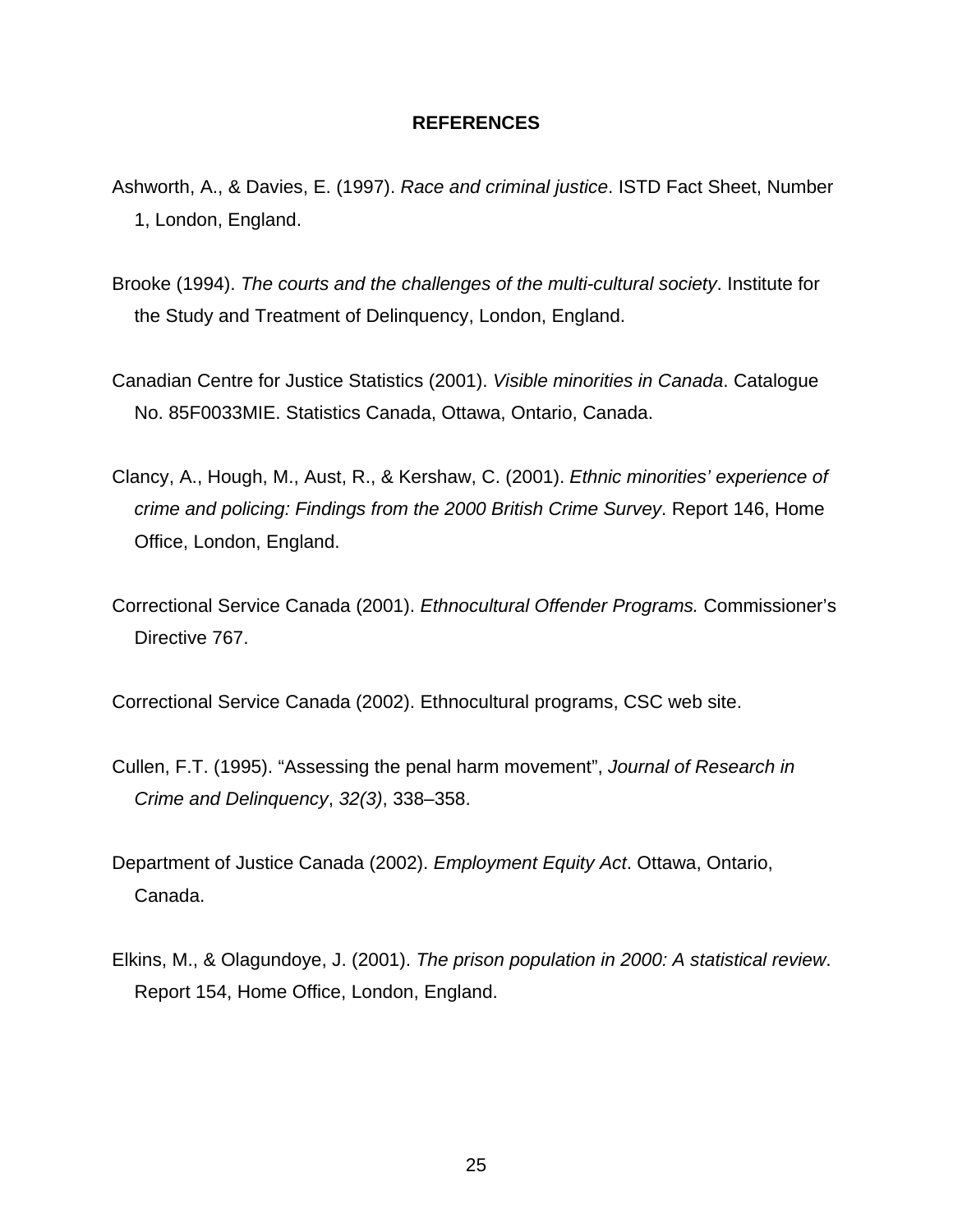- Jackson, K.L. (1997). "Differences in the background and criminal justice characteristics of young Black, White and Hispanic male federal prison inmates". *Journal of Black Studies*, *27(4)*, 494–509.
- Manyoni, J.R., & Petrunik, M. (1989). *Race relations and crime prevention in Canadian cities*. Federation of Canadian Municipalities. Prepared for the European and North American Conference on Urban Safety and Crime Prevention.
- Mosher, C. (1993). *Crime and colour, cops and courts: Systemic racism in the Ontario criminal justice system in social and historical context — 1892–1961*. Commission on Systemic Racism in the Ontario Criminal Justice System.
- Motiuk, L.L. (1997). "Classification for correctional programming: The Offender Intake Assessment (OIA) process". *Forum on Corrections Research*, *9*, 18–22.
- Myers, S.L. (1991). "Black-white differentials in crime rates". *The Review of Black Political Economy*, *12(1/2)*, 133–152.
- National Parole Board (2001). *Cultural profile of the federal offender population: 1996/97 to 2000/01*. Performance Measurement Division, Ottawa, Ontario, Canada.
- Pallone, N.J., & Hennessy, J.J. (1999). "Blacks and whites as victims and offenders in aggressive crime in the U.S.: Myths and realities". *Journal of Offender Rehabilitation*, *30(1/2)*, 1–33.
- Samuel, T.J., & Faustino-Santos, R. (1990). "Canadian immigrants and criminality". *International Migration*, *29(1)*, 51–74.
- Sommers, I., & Baskin, D. (1992). "Sex, race, age, and violent offending". *Violence and Victims*, *7(3)*, 191–199.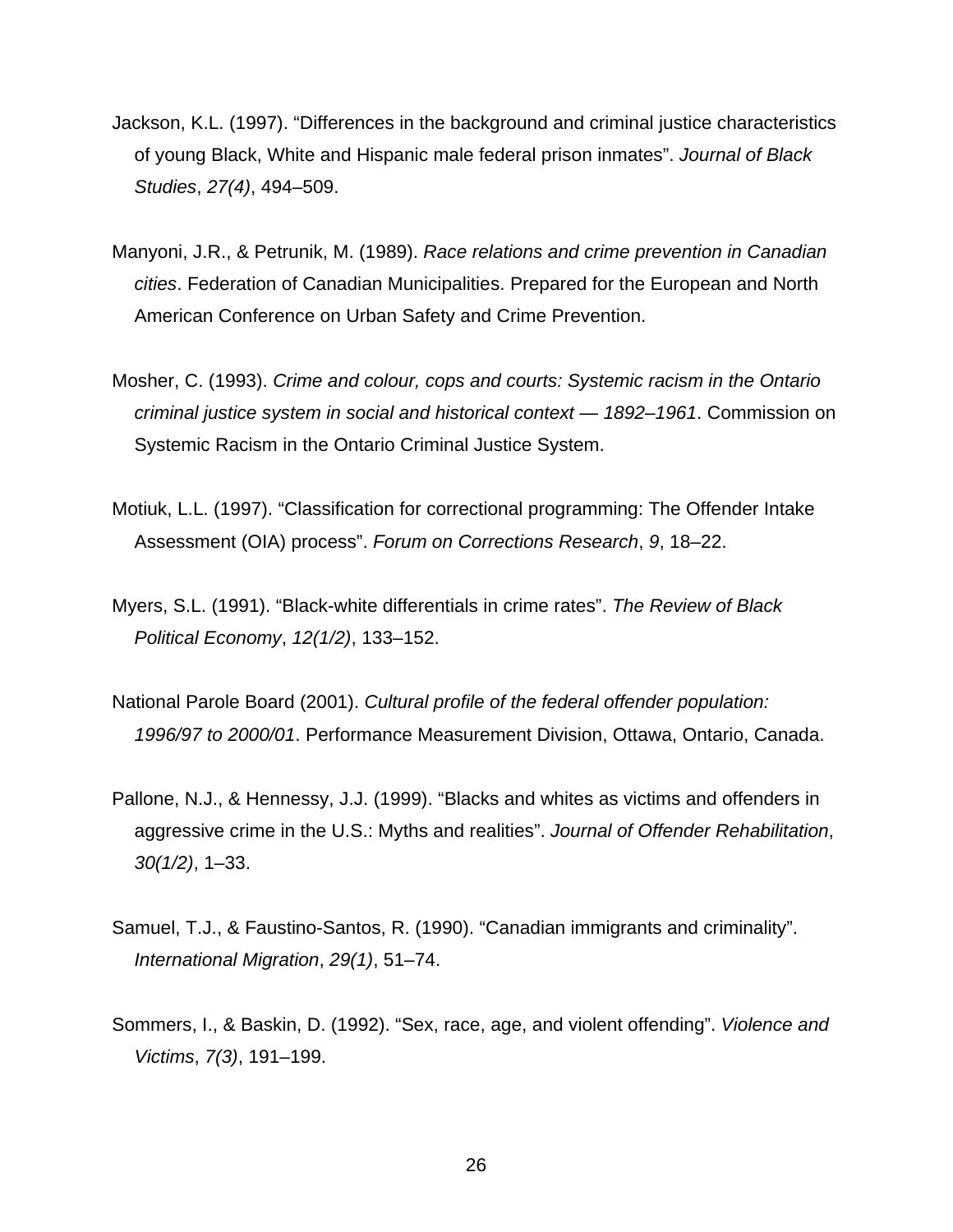Statistics Canada (2001). *Ethnocultural portrait of Canada*. Catalogue Number 97F0010XCB01002. Ottawa, Ontario, Canada.

Statistics Canada (1981–2001). *Census of population*. Ottawa, Ontario, Canada.

- Stephan, J.J. (2001). *Census of jails, 1999*., Bureau of Justice Statistics, Office of Justice Programs, U.S. Department of Justice, NCJ 186633.
- Trevethan, S.D. (2002, Nov.). *Aboriginal offenders: Implications of research*. Paper presented at the National Aboriginal Policy Research Conference, Ottawa, Ontario, Canada.
- Trevethan, S.D., Moore, J.P., & Rastin, C.J. (2002). "A profile of Aboriginal offenders in federal facilities and serving time in the community". *Forum on Corrections Research*, *14(3)*, 17–19.
- Wilbanks, W. (1985). "Is violent crime intraracial?" *Crime and Delinquency*, *31(1)*, 117–128.
- Wolf Harlow, C. (1998). *Profile of jail inmates 1996*. Bureau of Justice Statistics, Office of Justice Programs, U.S. Department of Justice, NCJ 164620.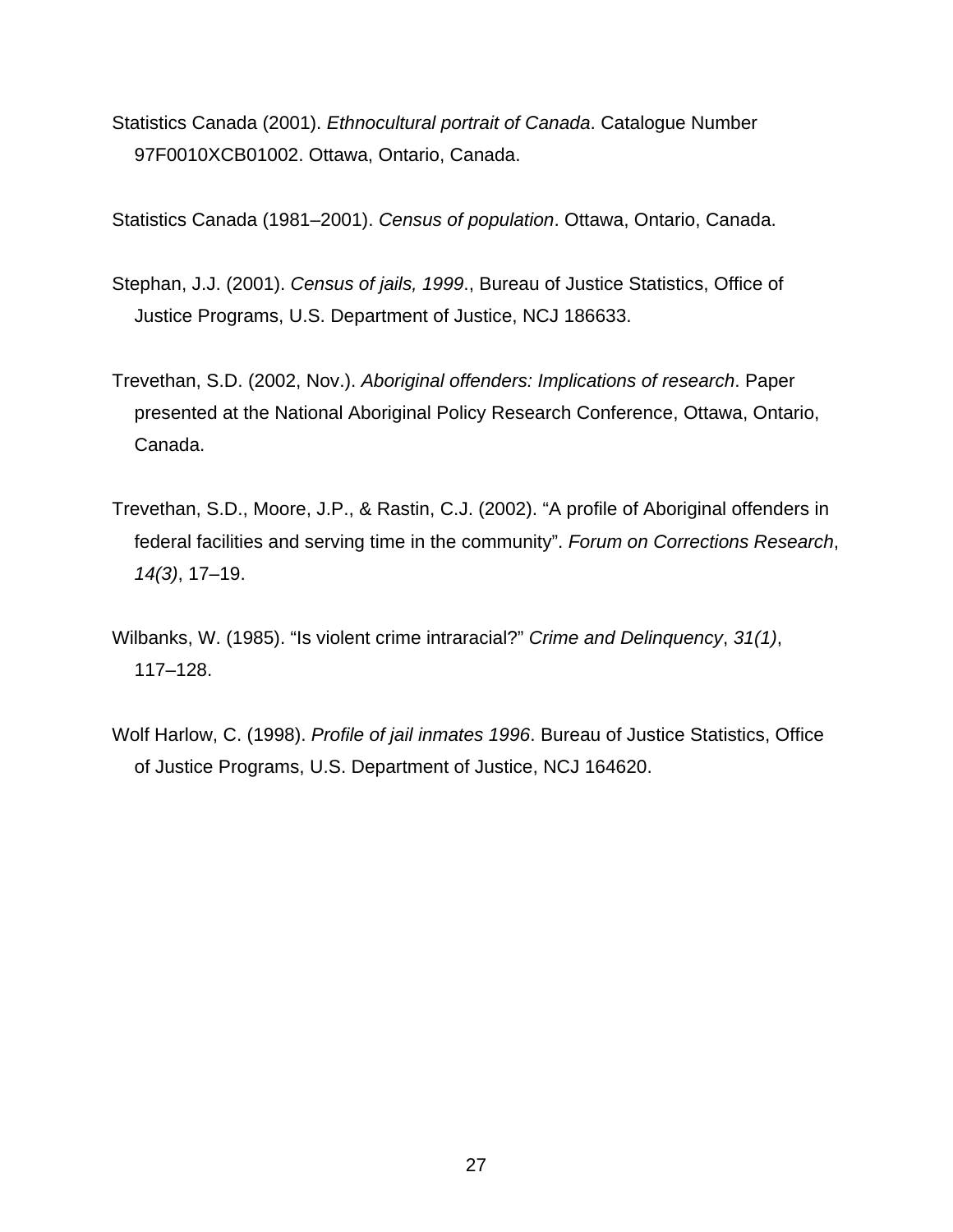# **APPENDIX A: TABLES**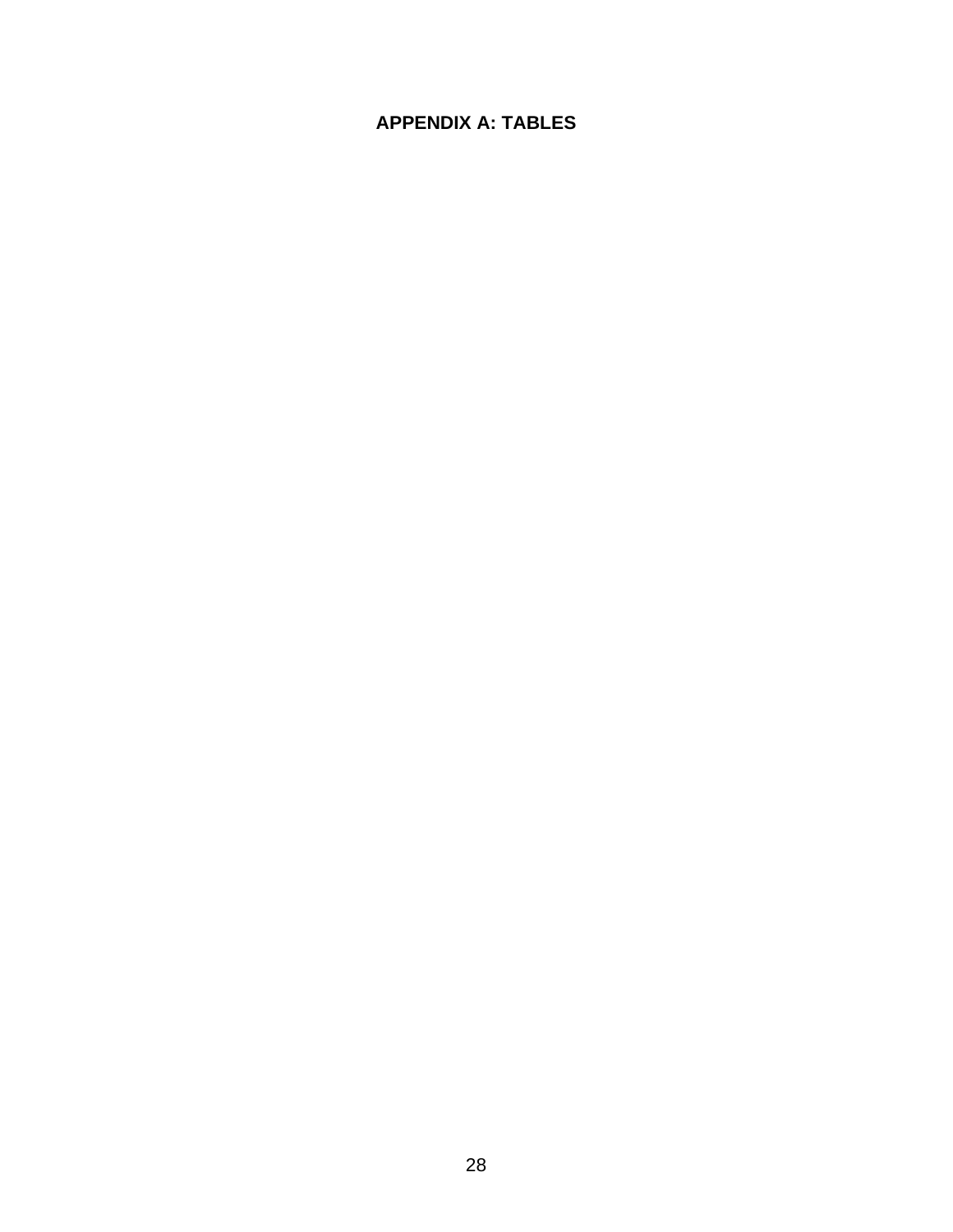#### **Table 1-A Proportion of visible minority offenders Institution**

| Group        | 1994   |      | 1995   |      | 1996   |      | 1997   |      | 1998        |     | 1999   |      |             | 2000 | 2001   |      |        | 2002 |
|--------------|--------|------|--------|------|--------|------|--------|------|-------------|-----|--------|------|-------------|------|--------|------|--------|------|
|              | #      | %    | #      | %    | #      | %    | #      | %    | #           | %   | #      | %    | #           | %    | #      | %    | #      | %    |
|              | 13.568 | 100% | 14.367 | 100% | 13.571 | 100% | 14,093 | 100% | 13,245 100% |     | 13,004 | 100% | 12,714 100% |      | 12,624 | 100% | 12.414 | 100% |
| Caucasian    | 10.345 | 76%  | 10.703 | 74%  | 10.009 | 74%  | 10,163 | 72%  | 9,373       | 71% | 9,153  | 70%  | 9,039       | 71%  | 8,993  | 71%  | 8.787  | 71%  |
| Aboriginal   | .972   | 15%  | 2,178  | 15%  | 2.118  | 16%  | 2,352  | 17%  | 2,364       | 18% | 2,368  | 18%  | 2,269       | 18%  | 2.195  | 17%  | 2,243  | 18%  |
| <b>Black</b> | 740    | 5%   | 854    | 6%   | 838    | 6%   | 867    | 6%   | 841         | 6%  | 821    | 6%   | 761         | 6%   | 766    | 6%   | 773    | 6%   |
| Asian        | 219    | 2%   | 289    | 2%   | 285    | 2%   | 361    | 3%   | 340         | 3%  | 324    | 2%   | 297         | 2%   | 320    | 3%   | 277    | 2%   |
| Other        | 292    | 2%   | 343    | 2%   | 321    | 2%   | 350    | 2%   | 327         | 2%  | 338    | 3%   | 348         | 3%   | 350    | 3%   | 334    | 3%   |

# **Table 1-B Proportion of visible minority offenders Community**

| Group        | 1994  |      |       |      |       | 1995 |       | 1996 |       | 1997 |       | 1998 |             | 1999 | 2000  |      | 2001  |      |  | 2002 |
|--------------|-------|------|-------|------|-------|------|-------|------|-------|------|-------|------|-------------|------|-------|------|-------|------|--|------|
|              | #     | %    | #     | %    | #     | %    | #     | %    | #     | %    | #     | %    | #           | %    | #     | %    | #     | %    |  |      |
|              | 9.584 | 100% | 9.344 | 100% | 9.195 | 100% | 9,126 | 100% | 9,467 | 100% | 9,896 | 100% | 10,063 100% |      | 9,814 | 100% | 9.135 | 100% |  |      |
| Caucasian    | 7.767 | 81%  | 7.569 | 81%  | 7,197 | 78%  | 6,986 | 77%  | 7,061 | 75%  | 7,251 | 73%  | 7,233       | 72%  | 7.100 | 72%  | 6.570 | 72%  |  |      |
| Aboriginal   | 860   | 9%   | 784   | 8%   | 796   | 9%   | 894   | 10%  | 1,036 | 11%  | 1,129 | 11%  | 1,234       | 12%  | ,226  | 12%  | 1,137 | 12%  |  |      |
| <b>Black</b> | 478   | 5%   | 490   | 5%   | 607   | 7%   | 620   | 7%   | 641   | 7%   | 713   | 7%   | 711         | 7%   | 664   | 7%   | 607   | 7%   |  |      |
| Asian        | 168   | 2%   | 184   | 2%   | 261   | 3%   | 268   | 3%   | 337   | 4%   | 387   | 4%   | 442         | 4%   | 406   | 4%   | 409   | 4%   |  |      |
| Other        | 311   | 3%   | 317   | 3%   | 334   | 4%   | 358   | 4%   | 392   | 4%   | 416   | 4%   | 443         | 4%   | 418   | 4%   | 412   | 5%   |  |      |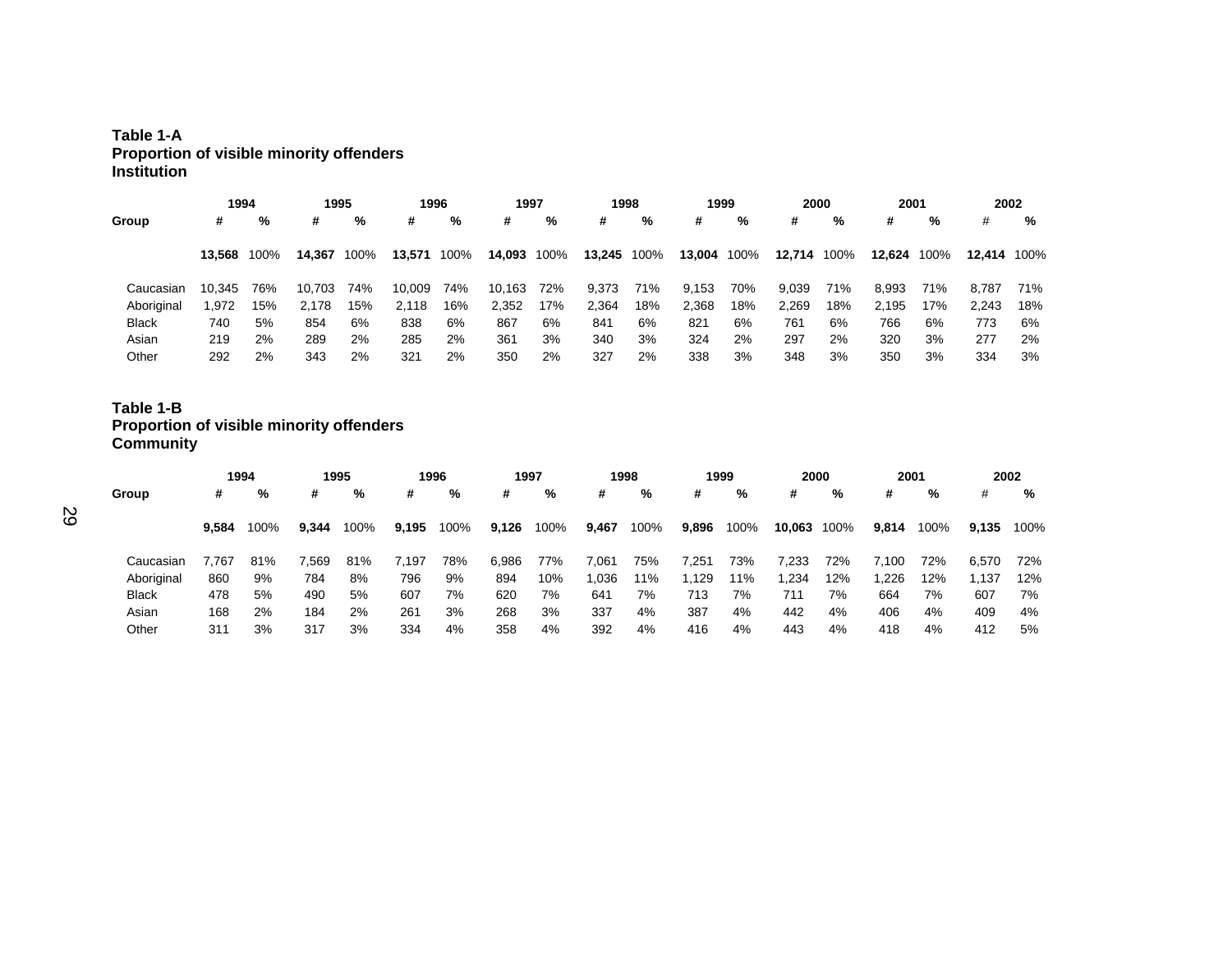#### **Table 2-A Demographic and socio-economic characteristics Institution**

|                                    |       | Caucasian |     | <b>Black</b> |     | Asian    |                | Other    |
|------------------------------------|-------|-----------|-----|--------------|-----|----------|----------------|----------|
|                                    | #     | %         | #   | %            | #   | $\%$     | #              | %        |
| <b>Total</b>                       | 8,787 |           | 773 |              | 277 |          | 334            |          |
| Region                             | 8,787 | 100%      | 773 | 100%         | 277 | 100%     | 334            | 100%     |
| Atlantic                           | 936   | 11%       | 91  | 12%          | 3   | 1%       | $\overline{7}$ | 2%       |
| Quebec                             | 2,749 | 31%       | 145 | 19%          | 10  | 4%       | 69             | 21%      |
| Ontario                            | 2,376 | 27%       | 431 | 56%          | 105 | 38%      | 116            | 35%      |
| Prairie                            | 1,508 | 17%       | 81  | 10%          | 71  | 26%      | 85             | 25%      |
| Pacific                            | 1,218 | 14%       | 25  | 3%           | 88  | 32%      | 57             | 17%      |
| Gender                             | 8,787 | 100%      | 773 | 100%         | 277 | 100%     | 334            | 100%     |
| Men                                | 8,576 | 98%       | 745 | 96%          | 269 | 97%      | 326            | 98%      |
| Women                              | 211   | 2%        | 28  | 4%           | 8   | 3%       | 8              | 2%       |
| Age at admission                   | 8,787 | 100%      | 773 | 100%         | 277 | 100%     | 334            | 100%     |
| Under 35                           | 4,713 | 54%       | 579 | 75%          | 190 | 69%      | 212            | 63%      |
| 35 and over                        | 4,074 | 46%       | 194 | 25%          | 87  | 31%      | 122            | 37%      |
| Mean age                           |       | 35.1 yrs  |     | 30.1 yrs     |     | 31.1 yrs |                | 32.6 yrs |
| <b>Marital status at admission</b> | 8,743 | 100%      | 767 | 100%         | 273 | 100%     | 330            | 100%     |
| Single                             | 4,244 | 49%       | 333 | 43%          | 142 | 52%      | 148            | 45%      |
| Married/common-law                 | 3,303 | 38%       | 386 | 50%          | 111 | 41%      | 129            | 39%      |
| Separated/divorced                 | 1,043 | 12%       | 44  | 6%           | 16  | 6%       | 37             | 11%      |
| Other                              | 153   | 2%        | 4   | 1%           | 4   | 1%       | 16             | 5%       |
| <b>Education at admission</b>      | 6,619 | 100%      | 658 | 100%         | 233 | 100%     | 288            | 100%     |
| Under Grade 10                     | 3,088 | 47%       | 245 | 37%          | 89  | 38%      | 125            | 43%      |
| Grade 10 and over                  | 3,531 | 53%       | 413 | 63%          | 144 | 62%      | 163            | 57%      |
| <b>Employment at arrest</b>        | 6,625 | 100%      | 662 | 100%         | 236 | 100%     | 287            | 100%     |
| Employed                           | 2,193 | 33%       | 232 | 35%          | 100 | 42%      | 121            | 42%      |
| Unemployed                         | 4,432 | 67%       | 430 | 65%          | 136 | 58%      | 166            | 58%      |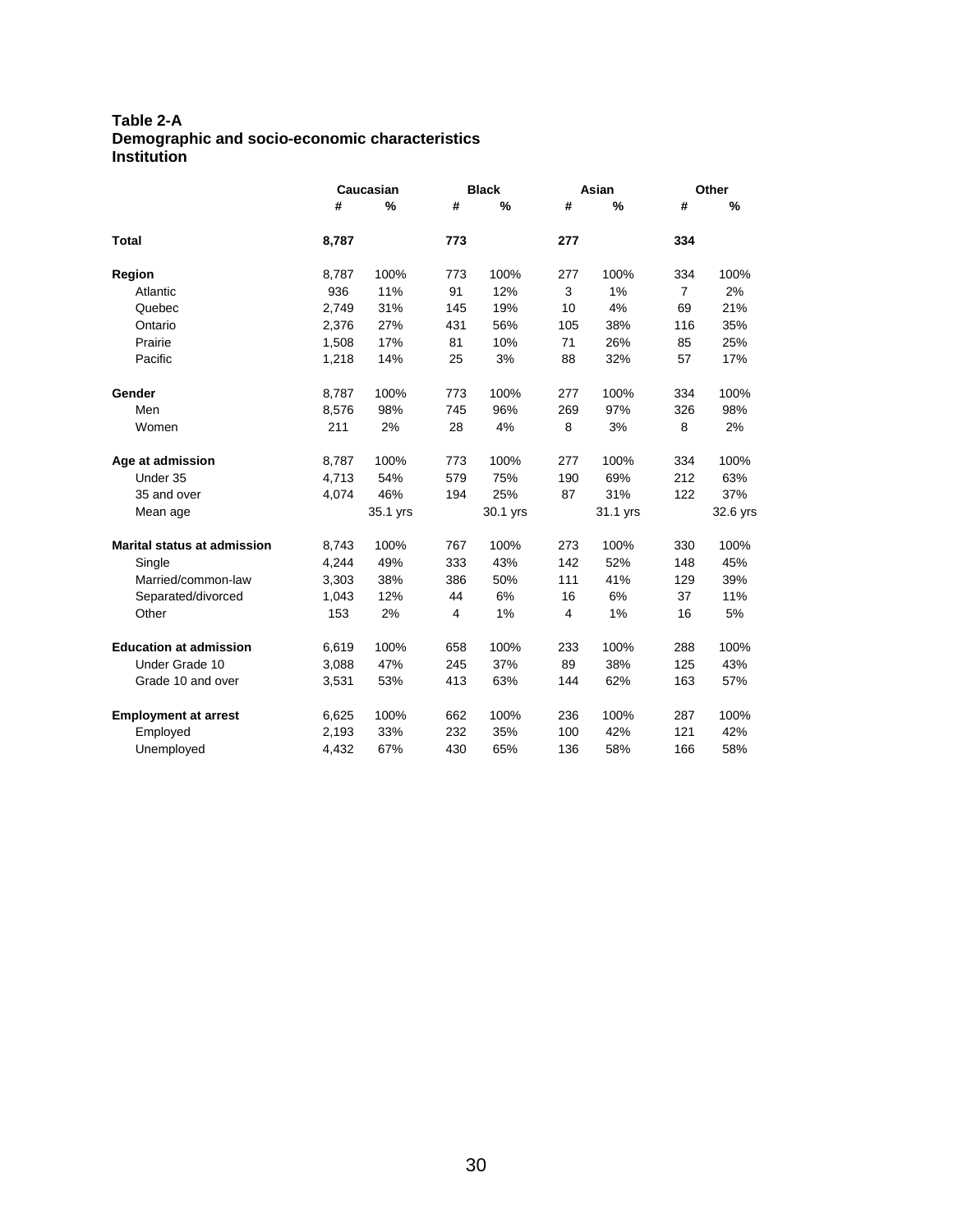#### **Table 2-B Demographic and socio-economic characteristics Community**

|                                    |       | Caucasian |     | <b>Black</b> |     | Asian    | Other |          |
|------------------------------------|-------|-----------|-----|--------------|-----|----------|-------|----------|
|                                    | #     | %         | #   | %            | #   | $\%$     | #     | %        |
| <b>Total</b>                       | 6,570 |           | 607 |              | 409 |          | 412   |          |
| Region                             | 6,561 | 100%      | 607 | 100%         | 408 | 100%     | 410   | 100%     |
| Atlantic                           | 775   | 12%       | 38  | 6%           | 1   | 0%       | 9     | 2%       |
| Quebec                             | 2,183 | 33%       | 113 | 19%          | 24  | 6%       | 75    | 18%      |
| Ontario                            | 1,618 | 25%       | 385 | 63%          | 173 | 42%      | 168   | 41%      |
| Prairie                            | 1,202 | 18%       | 50  | 8%           | 124 | 30%      | 93    | 23%      |
| Pacific                            | 783   | 12%       | 21  | 3%           | 86  | 21%      | 65    | 16%      |
| Gender                             | 6,570 | 100%      | 607 | 100%         | 409 | 100%     | 412   | 100%     |
| Men                                | 6,285 | 96%       | 540 | 89%          | 379 | 93%      | 389   | 94%      |
| Women                              | 285   | 4%        | 67  | 11%          | 30  | 7%       | 23    | 6%       |
| Age at admission                   | 6,570 | 100%      | 607 | 100%         | 409 | 100%     | 411   | 100%     |
| Under 35                           | 3,433 | 52%       | 403 | 66%          | 268 | 66%      | 231   | 56%      |
| 35 and over                        | 3,137 | 48%       | 204 | 34%          | 141 | 34%      | 180   | 44%      |
| Mean age                           |       | 35.6 yrs  |     | 32.1 yrs     |     | 32.0 yrs |       | 34.8 yrs |
| <b>Marital status at admission</b> | 6,527 | 100%      | 600 | 100%         | 407 | 100%     | 407   | 100%     |
| Single                             | 2,756 | 42%       | 231 | 39%          | 187 | 46%      | 134   | 33%      |
| Married/common-law                 | 2,921 | 45%       | 314 | 52%          | 180 | 44%      | 219   | 54%      |
| Separated/divorced                 | 751   | 12%       | 47  | 8%           | 36  | 9%       | 51    | 13%      |
| Other                              | 99    | 2%        | 8   | 1%           | 4   | 1%       | 3     | 1%       |
| <b>Education at admission</b>      | 4,499 | 100%      | 481 | 100%         | 341 | 100%     | 317   | 100%     |
| Under Grade 10                     | 1,901 | 42%       | 175 | 36%          | 137 | 40%      | 108   | 34%      |
| Grade 10 and over                  | 2,598 | 58%       | 306 | 64%          | 204 | 60%      | 209   | 66%      |
| <b>Employment at arrest</b>        | 4,504 | 100%      | 485 | 100%         | 340 | 100%     | 315   | 100%     |
| Employed                           | 1,921 | 43%       | 215 | 44%          | 157 | 46%      | 166   | 53%      |
| Unemployed                         | 2,583 | 57%       | 270 | 56%          | 183 | 54%      | 149   | 47%      |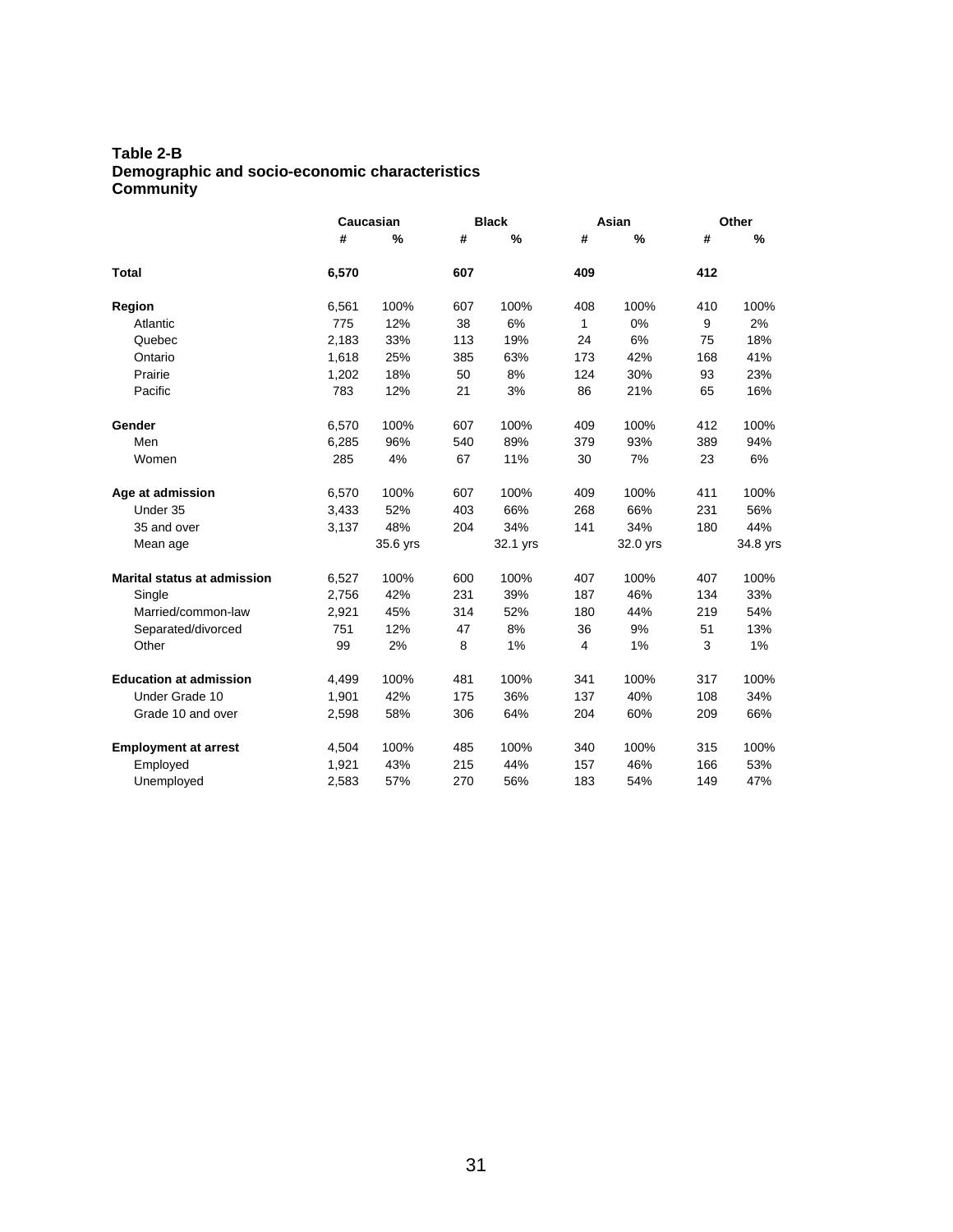#### **Table 3-A Current most serious offence Institution**

|                                          |       | Caucasian |     | <b>Black</b> |     | Asian     | Other    |           |
|------------------------------------------|-------|-----------|-----|--------------|-----|-----------|----------|-----------|
| <b>Most serious offence</b>              | #     | %         | #   | %            | #   | %         | #        | %         |
|                                          | 8,782 | 100%      | 773 | 100%         | 277 | 100%      | 334      | 100%      |
| Homicide                                 | 2,136 | 24%       | 169 | 22%          | 67  | 24%       | 92       | 28%       |
| Attempted murder                         | 202   | 2%        | 32  | 4%           | 18  | 6%        | 12       | 4%        |
| Sexual assault                           | 1.240 | 14%       | 96  | 12%          | 21  | 8%        | 51       | 15%       |
| Robbery                                  | 2,215 | 25%       | 248 | 32%          | 44  | 16%       | 57       | 17%       |
| Assault                                  | 803   | 9%        | 86  | 11%          | 20  | 7%        | 40       | 12%       |
| Other violent offences                   | 169   | 2%        | 8   | 1%           | 9   | 3%        | 6        | 2%        |
| Property offences                        | 1,218 | 14%       | 27  | 3%           | 12  | 4%        | 18       | 5%        |
| Drug-related offences                    | 499   | 6%        | 88  | 11%          | 70  | 25%       | 41       | 12%       |
| Impaired driving                         | 36    | $0\%$     | 1   | 0%           | 1   | $0\%$     | $\Omega$ | 0%        |
| Other Criminal Code and federal statutes | 264   | 3%        | 18  | 2%           | 15  | 5%        | 17       | 5%        |
| Mean aggregate sentence                  |       | $6.4$ yrs |     | 6.1 yrs      |     | $6.5$ yrs |          | $5.6$ yrs |

*(1) Mean aggregate sentence is calculated with life sentences removed.* 

#### **Table 3-B Current most serious offence Community**

|                                                                                                     |       | Caucasian |                | <b>Black</b> |     | Asian     | Other |         |
|-----------------------------------------------------------------------------------------------------|-------|-----------|----------------|--------------|-----|-----------|-------|---------|
| <b>Most serious offence</b><br>Homicide<br>Attempted murder<br>Sexual assault<br>Robbery<br>Assault | #     | %         | #              | %            | #   | %         | #     | %       |
|                                                                                                     | 6,540 | 100%      | 602            | 100%         | 407 | 100%      | 410   | 100%    |
|                                                                                                     | 1,443 | 22%       | 57             | 9%           | 29  | 7%        | 39    | 10%     |
|                                                                                                     | 116   | 2%        | 18             | 3%           | 6   | 1%        | 11    | 3%      |
|                                                                                                     | 660   | 10%       | 39             | 6%           | 11  | 3%        | 30    | 7%      |
|                                                                                                     | 1,304 | 20%       | 143            | 24%          | 30  | 7%        | 34    | 8%      |
|                                                                                                     | 364   | 6%        | 51             | 8%           | 7   | 2%        | 20    | 5%      |
| Other violent offences                                                                              | 109   | 2%        | 2              | $0\%$        | 13  | 3%        | 6     | 1%      |
| Property offences                                                                                   | 1.048 | 16%       | 29             | 5%           | 9   | 2%        | 23    | 6%      |
| Drug-related offences                                                                               | 1,023 | 16%       | 224            | 37%          | 236 | 58%       | 198   | 48%     |
| Impaired driving                                                                                    | 51    | 1%        | $\overline{2}$ | $0\%$        | 1   | $0\%$     | 1     | 0%      |
| Other Criminal Code and federal statutes                                                            | 422   | 6%        | 37             | 6%           | 65  | 16%       | 48    | 12%     |
| Mean Aggregate Sentence <sup>1</sup>                                                                |       | $6.1$ yrs |                | $6.0$ yrs    |     | $6.6$ yrs |       | 5.9 yrs |

*(1) Mean aggregate sentence is calculated with life sentences removed.*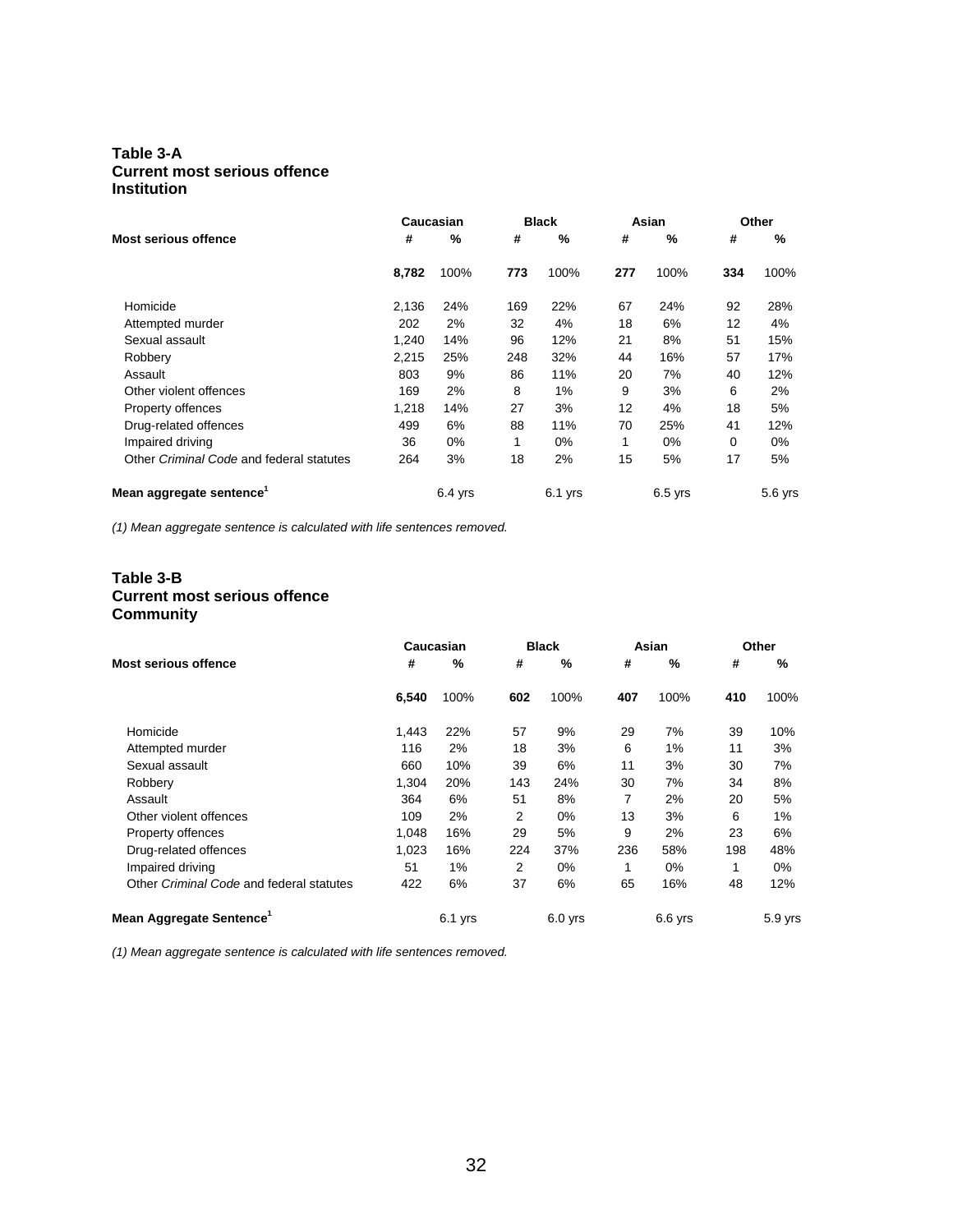#### **Table 4-A Criminal history Institution**

|                                         |       | Caucasian |     | <b>Black</b> |     | Asian |     | Other |
|-----------------------------------------|-------|-----------|-----|--------------|-----|-------|-----|-------|
|                                         | #     | %         | #   | %            | #   | %     | #   | %     |
| <b>Previous youth convictions</b>       | 6,475 | 100%      | 647 | 100%         | 227 | 100%  | 278 | 100%  |
| Yes                                     | 2,951 | 46%       | 303 | 47%          | 57  | 25%   | 70  | 25%   |
| No                                      | 3,524 | 54%       | 344 | 53%          | 170 | 75%   | 208 | 75%   |
| <b>Previous adult convictions</b>       | 6,526 | 100%      | 651 | 100%         | 233 | 100%  | 283 | 100%  |
| Yes                                     | 5,623 | 86%       | 502 | 77%          | 153 | 66%   | 195 | 69%   |
| No                                      | 903   | 14%       | 149 | 23%          | 80  | 34%   | 88  | 31%   |
| Previous community supervision          | 6,519 | 100%      | 651 | 100%         | 233 | 100%  | 282 | 100%  |
| Yes                                     | 5,007 | 77%       | 406 | 62%          | 118 | 51%   | 149 | 53%   |
| No                                      | 1,512 | 23%       | 245 | 38%          | 115 | 49%   | 133 | 47%   |
| Previous provincial term                | 6,523 | 100%      | 651 | 100%         | 233 | 100%  | 283 | 100%  |
| Yes                                     | 4,801 | 74%       | 391 | 60%          | 92  | 39%   | 136 | 48%   |
| No                                      | 1,722 | 26%       | 260 | 40%          | 141 | 61%   | 147 | 52%   |
| <b>Previous federal term</b>            | 6,524 | 100%      | 651 | 100%         | 233 | 100%  | 283 | 100%  |
| Yes                                     | 2,413 | 37%       | 154 | 24%          | 24  | 10%   | 32  | 11%   |
| No                                      | 4,111 | 63%       | 497 | 76%          | 209 | 90%   | 251 | 89%   |
| Failed - community sanction             | 6.480 | 100%      | 647 | 100%         | 233 | 100%  | 281 | 100%  |
| Yes                                     | 4,056 | 63%       | 313 | 48%          | 80  | 34%   | 99  | 35%   |
| No                                      | 2,424 | 37%       | 334 | 52%          | 153 | 66%   | 182 | 65%   |
| <b>Failed - conditional release</b>     | 6,457 | 100%      | 642 | 100%         | 233 | 100%  | 279 | 100%  |
| Yes                                     | 2,938 | 46%       | 192 | 30%          | 46  | 20%   | 49  | 18%   |
| No                                      | 3,519 | 54%       | 450 | 70%          | 187 | 80%   | 230 | 82%   |
| Segregation for disciplinary infraction | 6,245 | 100%      | 607 | 100%         | 225 | 100%  | 273 | 100%  |
| Yes                                     | 2,228 | 36%       | 178 | 29%          | 25  | 11%   | 37  | 14%   |
| No                                      | 4,017 | 64%       | 429 | 71%          | 200 | 89%   | 236 | 86%   |
| Escape/attempt/UAL                      | 6,494 | 100%      | 646 | 100%         | 231 | 100%  | 281 | 100%  |
| Yes                                     | 1,914 | 29%       | 92  | 14%          | 14  | 6%    | 21  | 7%    |
| No                                      | 4,580 | 71%       | 554 | 86%          | 217 | 94%   | 260 | 93%   |
| Reclassified to higher security level   | 6,363 | 100%      | 625 | 100%         | 228 | 100%  | 280 | 100%  |
| Yes                                     | 1,408 | 22%       | 90  | 14%          | 13  | $6\%$ | 16  | $6\%$ |
| No                                      | 4,955 | 78%       | 535 | 86%          | 215 | 94%   | 264 | 94%   |
| < 6 months since last incarceration     | 6,518 | 100%      | 650 | 100%         | 230 | 100%  | 282 | 100%  |
| Yes                                     | 1,677 | 26%       | 138 | 21%          | 38  | 17%   | 56  | 20%   |
| No                                      | 4,841 | 74%       | 512 | 79%          | 192 | 83%   | 226 | 80%   |
| No crime-free period of 1 year          | 6,511 | 100%      | 646 | 100%         | 233 | 100%  | 282 | 100%  |
| Yes                                     | 1,273 | 20%       | 108 | 17%          | 33  | 14%   | 36  | 13%   |
| No                                      | 5,238 | 80%       | 538 | 83%          | 200 | 86%   | 246 | 87%   |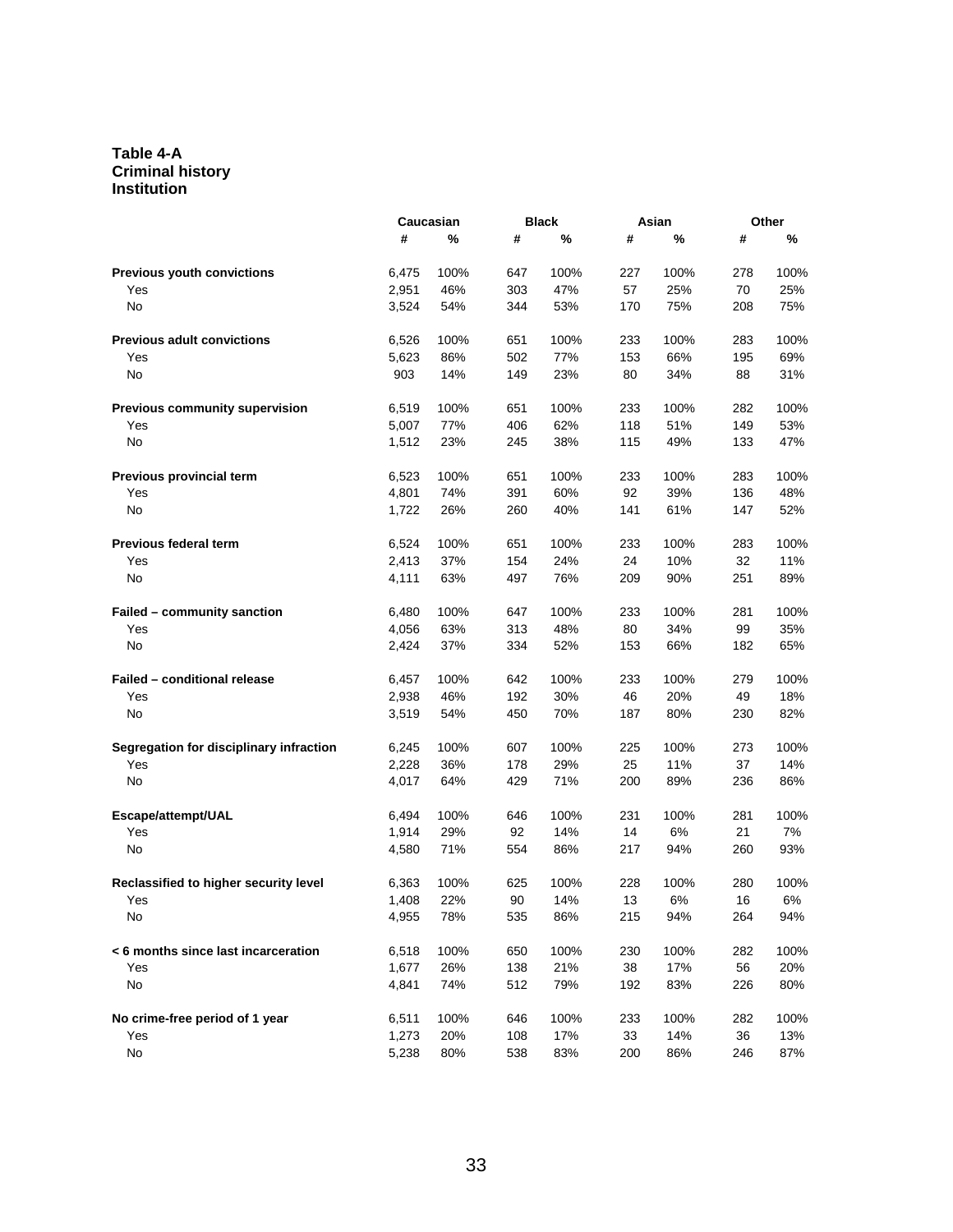#### **Table 4-B Criminal history Community**

|                                         |       | Caucasian |     | <b>Black</b> |                | Asian | Other |      |
|-----------------------------------------|-------|-----------|-----|--------------|----------------|-------|-------|------|
|                                         | #     | %         | #   | %            | #              | %     | #     | %    |
| <b>Previous youth convictions</b>       | 4,302 | 100%      | 449 | 100%         | 321            | 100%  | 299   | 100% |
| Yes                                     | 1,539 | 36%       | 126 | 28%          | 47             | 15%   | 46    | 15%  |
| No                                      | 2,763 | 64%       | 323 | 72%          | 274            | 85%   | 253   | 85%  |
| <b>Previous adult convictions</b>       | 4,334 | 100%      | 449 | 100%         | 325            | 100%  | 303   | 100% |
| Yes                                     | 3,433 | 79%       | 262 | 58%          | 153            | 47%   | 143   | 47%  |
| No                                      | 901   | 21%       | 187 | 42%          | 172            | 53%   | 160   | 53%  |
| Previous community supervision          | 4,327 | 100%      | 448 | 100%         | 324            | 100%  | 303   | 100% |
| Yes                                     | 2,879 | 67%       | 195 | 44%          | 87             | 27%   | 99    | 33%  |
| No                                      | 1,448 | 33%       | 253 | 56%          | 237            | 73%   | 204   | 67%  |
| Previous provincial term                | 4,329 | 100%      | 449 | 100%         | 324            | 100%  | 303   | 100% |
| Yes                                     | 2,701 | 62%       | 191 | 43%          | 80             | 25%   | 68    | 22%  |
| No                                      | 1,628 | 38%       | 258 | 57%          | 244            | 75%   | 235   | 78%  |
| <b>Previous federal term</b>            | 4,332 | 100%      | 448 | 100%         | 324            | 100%  | 303   | 100% |
| Yes                                     | 1,032 | 24%       | 42  | 9%           | 15             | $5\%$ | 15    | 5%   |
| No                                      | 3,300 | 76%       | 406 | 91%          | 309            | 95%   | 288   | 95%  |
| Failed - community sanction             | 4,300 | 100%      | 443 | 100%         | 323            | 100%  | 302   | 100% |
| Yes                                     | 2,047 | 48%       | 125 | 28%          | 40             | 12%   | 48    | 16%  |
| No                                      | 2,253 | 52%       | 318 | 72%          | 283            | 88%   | 254   | 84%  |
| Failed - conditional release            | 4,297 | 100%      | 444 | 100%         | 322            | 100%  | 303   | 100% |
| Yes                                     | 1,394 | 32%       | 74  | 17%          | 21             | 7%    | 22    | 7%   |
| No                                      | 2,903 | 68%       | 370 | 83%          | 301            | 93%   | 281   | 93%  |
| Segregation for disciplinary infraction | 4,162 | 100%      | 426 | 100%         | 317            | 100%  | 300   | 100% |
| Yes                                     | 864   | 21%       | 48  | 11%          | $\overline{7}$ | 2%    | 10    | 3%   |
| No                                      | 3,298 | 79%       | 378 | 89%          | 310            | 98%   | 290   | 97%  |
| Escape/attempt/UAL                      | 4,310 | 100%      | 443 | 100%         | 323            | 100%  | 303   | 100% |
| Yes                                     | 856   | 20%       | 29  | 7%           | 4              | 1%    | 8     | 3%   |
| No                                      | 3,454 | 80%       | 414 | 93%          | 319            | 99%   | 295   | 97%  |
| Reclassified to higher security level   | 4,262 | 100%      | 436 | 100%         | 321            | 100%  | 303   | 100% |
| Yes                                     | 517   | 12%       | 19  | 4%           | $\overline{2}$ | 1%    | 4     | 1%   |
| No                                      | 3,745 | 88%       | 417 | 96%          | 319            | 99%   | 299   | 99%  |
| < 6 months since last incarceration     | 4,330 | 100%      | 448 | 100%         | 324            | 100%  | 303   | 100% |
| Yes                                     | 746   | 17%       | 58  | 13%          | 13             | 4%    | 11    | 4%   |
| No                                      | 3,584 | 83%       | 390 | 87%          | 311            | 96%   | 292   | 96%  |
| No crime-free period of 1 year          | 4,327 | 100%      | 448 | 100%         | 324            | 100%  | 303   | 100% |
| Yes                                     | 484   | 11%       | 39  | 9%           | 10             | 3%    | 7     | 2%   |
| No                                      | 3,843 | 89%       | 409 | 91%          | 314            | 97%   | 296   | 98%  |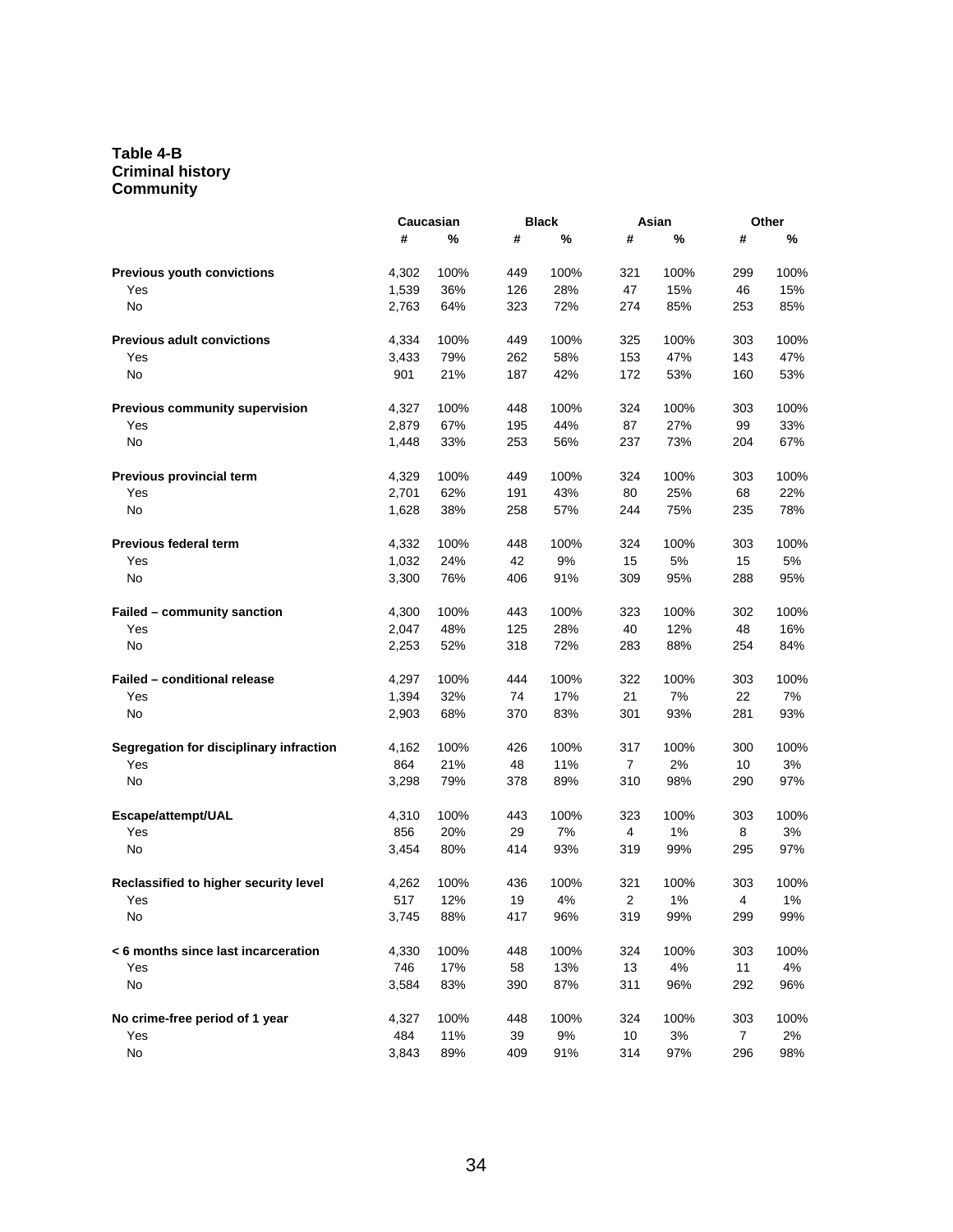#### **Table 5-A Static and dynamic factors Institution**

|                                             |       | Caucasian |     | <b>Black</b> |     | Asian<br>Other |     |      |
|---------------------------------------------|-------|-----------|-----|--------------|-----|----------------|-----|------|
|                                             | #     | %         | #   | %            | #   | %              | #   | %    |
| Security level at admission                 | 7,807 | 100%      | 735 | 100%         | 264 | 100%           | 308 | 100% |
| Minimum                                     | 1,395 | 18%       | 82  | 11%          | 49  | 19%            | 54  | 18%  |
| Medium                                      | 4,737 | 61%       | 448 | 61%          | 163 | 62%            | 199 | 65%  |
| Maximum                                     | 1,675 | 21%       | 205 | 28%          | 52  | 20%            | 55  | 18%  |
| <b>Risk to re-offend</b>                    | 8,246 | 100%      | 732 | 100%         | 258 | 100%           | 317 | 100% |
| Low                                         | 536   | 7%        | 73  | 10%          | 50  | 19%            | 60  | 19%  |
| Medium                                      | 2,778 | 34%       | 252 | 34%          | 94  | 36%            | 109 | 34%  |
| High                                        | 4,932 | 60%       | 407 | 56%          | 114 | 44%            | 148 | 47%  |
| Overall dynamic need                        | 8,246 | 100%      | 732 | 100%         | 258 | 100%           | 317 | 100% |
| Low                                         | 363   | 4%        | 68  | 9%           | 39  | 15%            | 33  | 10%  |
| Medium                                      | 2,202 | 27%       | 241 | 33%          | 88  | 34%            | 124 | 39%  |
| High                                        | 5,681 | 69%       | 423 | 58%          | 131 | 51%            | 160 | 50%  |
| <b>Dynamic factors</b>                      | 8,246 |           | 732 |              | 258 |                | 317 |      |
| Employment - some/considerable need         | 4,145 | 50%       | 390 | 53%          | 146 | 57%            | 150 | 47%  |
| Substance Abuse - some/considerable need    | 5,986 | 73%       | 337 | 46%          | 118 | 46%            | 164 | 52%  |
| Family/Marital - some/considerable need     | 3,985 | 48%       | 291 | 40%          | 95  | 37%            | 153 | 48%  |
| Associates - some/considerable need         | 5,123 | 62%       | 517 | 71%          | 199 | 77%            | 180 | 57%  |
| Community - some/considerable need          | 3,450 | 42%       | 247 | 34%          | 95  | 37%            | 92  | 29%  |
| Personal/Emotional - some/considerable need | 7,621 | 92%       | 670 | 92%          | 229 | 89%            | 285 | 90%  |
| Attitude – some/considerable need           | 5,316 | 64%       | 496 | 68%          | 193 | 75%            | 203 | 64%  |
| <b>Motivation for intervention</b>          | 8,756 | 100%      | 772 | 100%         | 274 | 100%           | 330 | 100% |
| Low                                         | 1,748 | 20%       | 169 | 22%          | 54  | 20%            | 57  | 17%  |
| Medium                                      | 5,176 | 59%       | 491 | 64%          | 163 | 59%            | 207 | 63%  |
| High                                        | 1,832 | 21%       | 112 | 15%          | 57  | 21%            | 66  | 20%  |
| <b>Reintegration potential</b>              | 7,552 | 100%      | 712 | 100%         | 251 | 100%           | 297 | 100% |
| Low                                         | 2,069 | 27%       | 257 | 36%          | 126 | 50%            | 149 | 50%  |
| Medium                                      | 2,513 | 33%       | 202 | 28%          | 79  | 31%            | 89  | 30%  |
| High                                        | 2,970 | 39%       | 253 | 36%          | 46  | 18%            | 59  | 20%  |